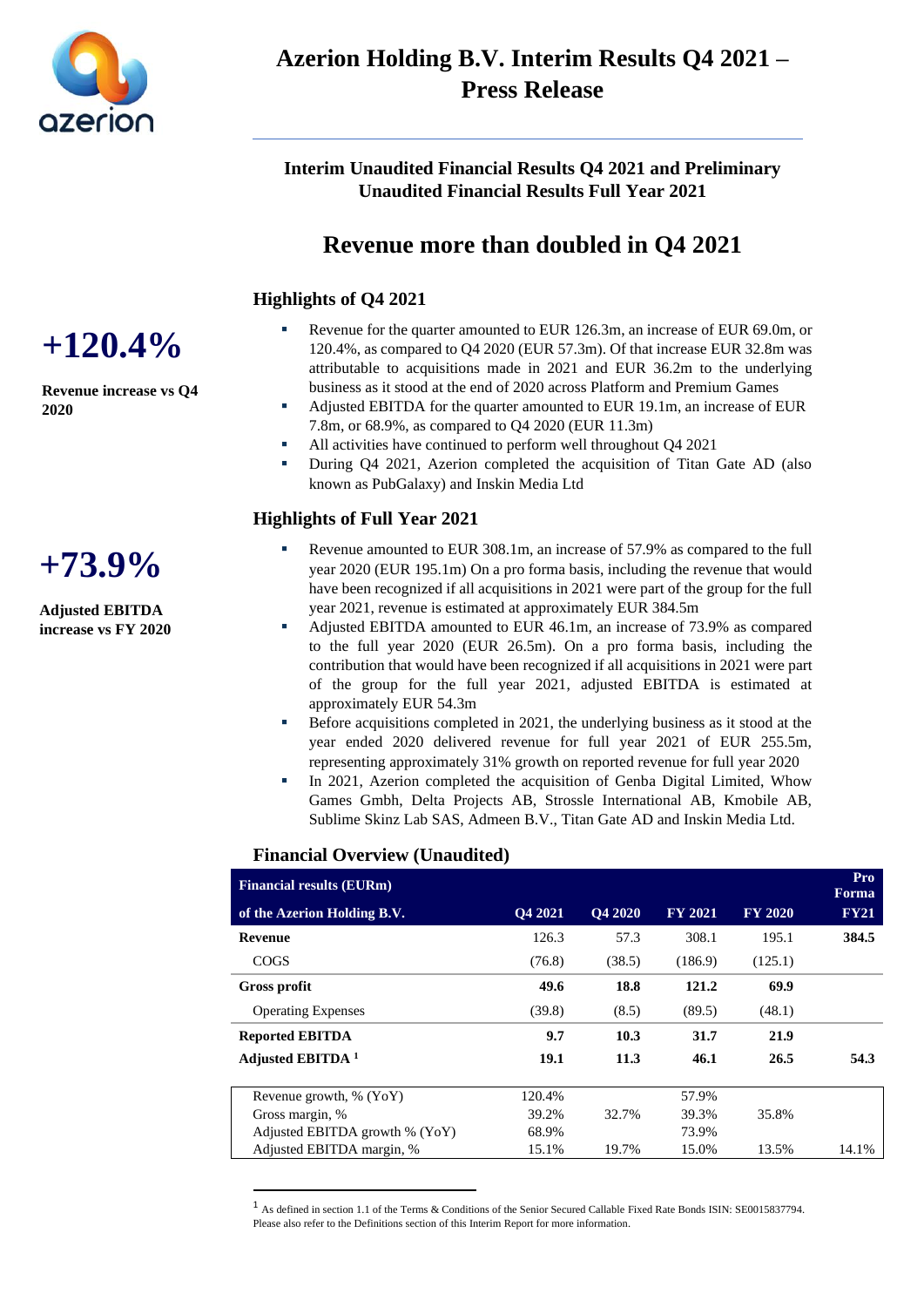Azerion Holding B.V. – Interim Unaudited Financial Results Q4 2021 and Preliminary Unaudited Financial Results Full Year 2021

# **CEOs' message on the results of Azerion Holding B.V.**



*"The fourth quarter of 2021, and the full year 2021 in general, have evidenced significant progress for Azerion. We are very pleased to report strong revenue and EBITDA growth, both for Q4 2021 as compared to Q4 2020, as well as for the full year 2021 compared to the full year 2020.*

*Q4 2021 revenue increased 120.4% to EUR 126.3m, while adjusted EBITDA for the same period increased 68.9% to EUR 19.1m. Full year 2021 revenue increased 57.9% to EUR 308.1m, and adjusted EBITDA increased for the same period 73.9% to EUR 46.1m.* 

*We view these results as powerful support for the vision we have had for Azerion since inception – of a truly integrated technology platform able to deliver digital games and digital advertising across all formats and devices and benefiting from the flywheel effects of our scaled owned, operated and distributed content. Our content strategy drives user engagement, thereby attracting advertisers as our primary customer and revenue source, with significant additional content and distribution reach through our digital partnerships, all attracting game creators to contribute their own games and content to our platform driving more users and even greater engagement.*

*Our efforts have again been aimed at improving and increasing the various elements of our platform thereby adding to this flywheel effect. For example, we recently entered into a strategic partnership with Bidstack, making Azerion the exclusive commercial partner for Bidstack's AAA game in-game advertising; we welcomed pop icon Hello Kitty into our Habbo and Woozworld metaverses and Teletubbies into Habbo and Hotel Hideaway; we engaged users with another in-game concert in Hotel Hideaway; and we connected many new advertisers and digital publishers to our platform and further integrated and optimised our technological product suite.*

*Finally, during the year, we put significant time and effort into preparing for our business combination with special purpose acquisition company EFIC1. As a result, on 2 February 2022, we were proud to become a public company listed on Euronext Amsterdam. The business combination and the subsequent listing of Azerion will not only give us access to the capital markets, but will also help us raise our profile amongst our customer and partner groups and talented workforce globally. Furthermore, in a consolidating and competitive market, it will help us stay financially flexible, whilst fuelling our business expansion, both organically and through further acquisitions.*

*Our operational and strategic progress in 2021 makes us more confident than ever in the exciting future ahead."*

Atilla Aytekin and Umut Akpinar

CEOs and Founders of Azerion

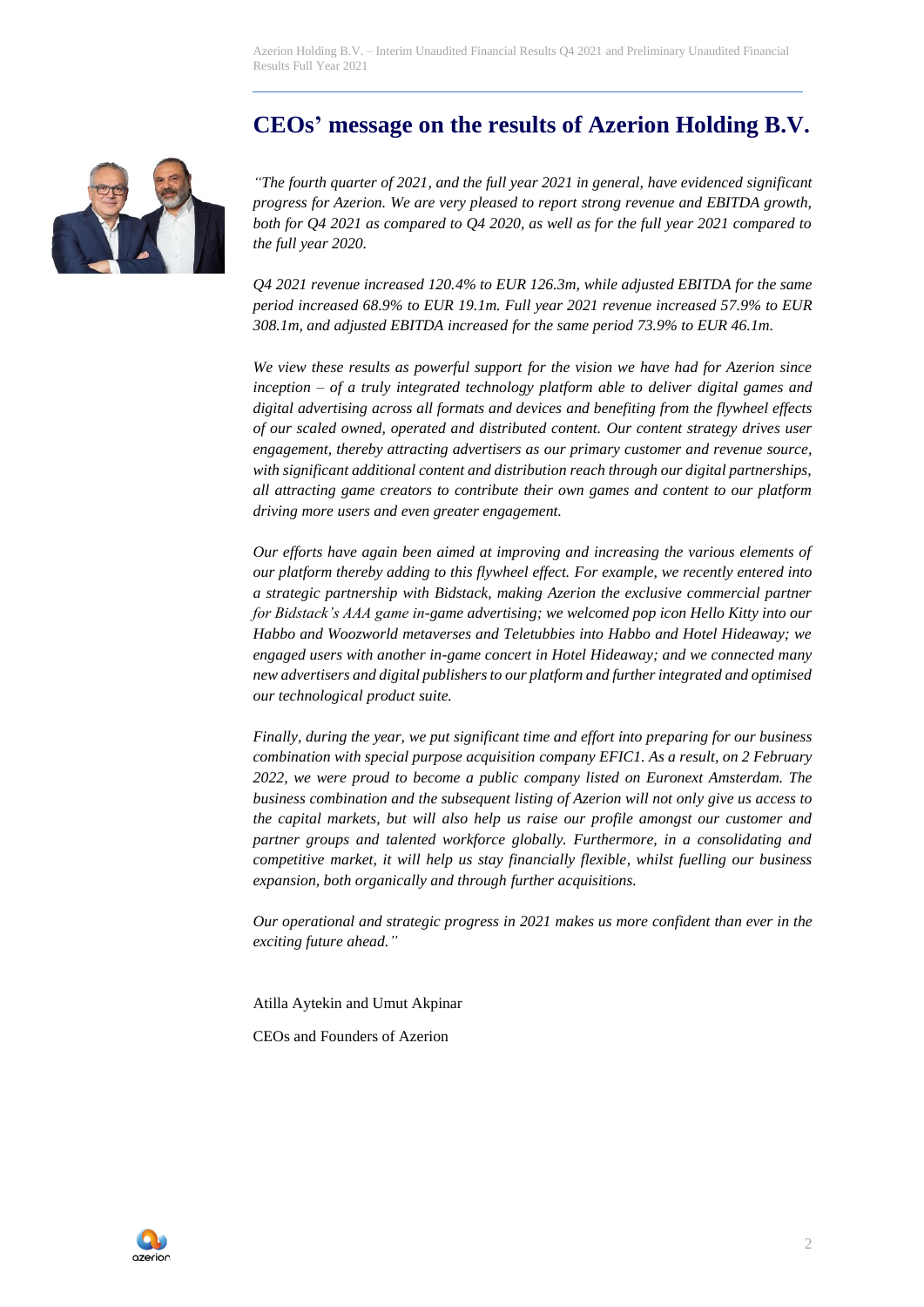# **Background information: Azerion Holding B.V. and Azerion Group N.V.**

Azerion Holding B.V. is the main holding subsidiary of Azerion Group N.V. ("Azerion Group"), a public company listed on Euronext Amsterdam (symbol: AZRN). The Azerion Holding B.V. Interim Unaudited Financial Results Q4 2021 and Preliminary Unaudited Financial Results Full Year 2021 are released as required by the terms and conditions of the listed Senior Secured Callable Fixed Rate Bonds (ISIN: SE0015837794).

Azerion Group (previously EFIC1) expects to publish its audited financial results for the full year 2021 by the end of April 2022. These results will not include the audited full year 2021 financial results for Azerion Holding B.V. as these financial results relate to a period before the business combination between Azerion Group (then EFIC1) and Azerion Holding B.V. was completed, with that completion taking place on 1 February 2022. It is intended however, that the audited full year 2021 results for Azerion Holding B.V. will be published separately by the end of April 2022.

The first financial results for the post business combination Azerion Group will be the half year 2022 interim financial results, further details for which will follow closer to the time.

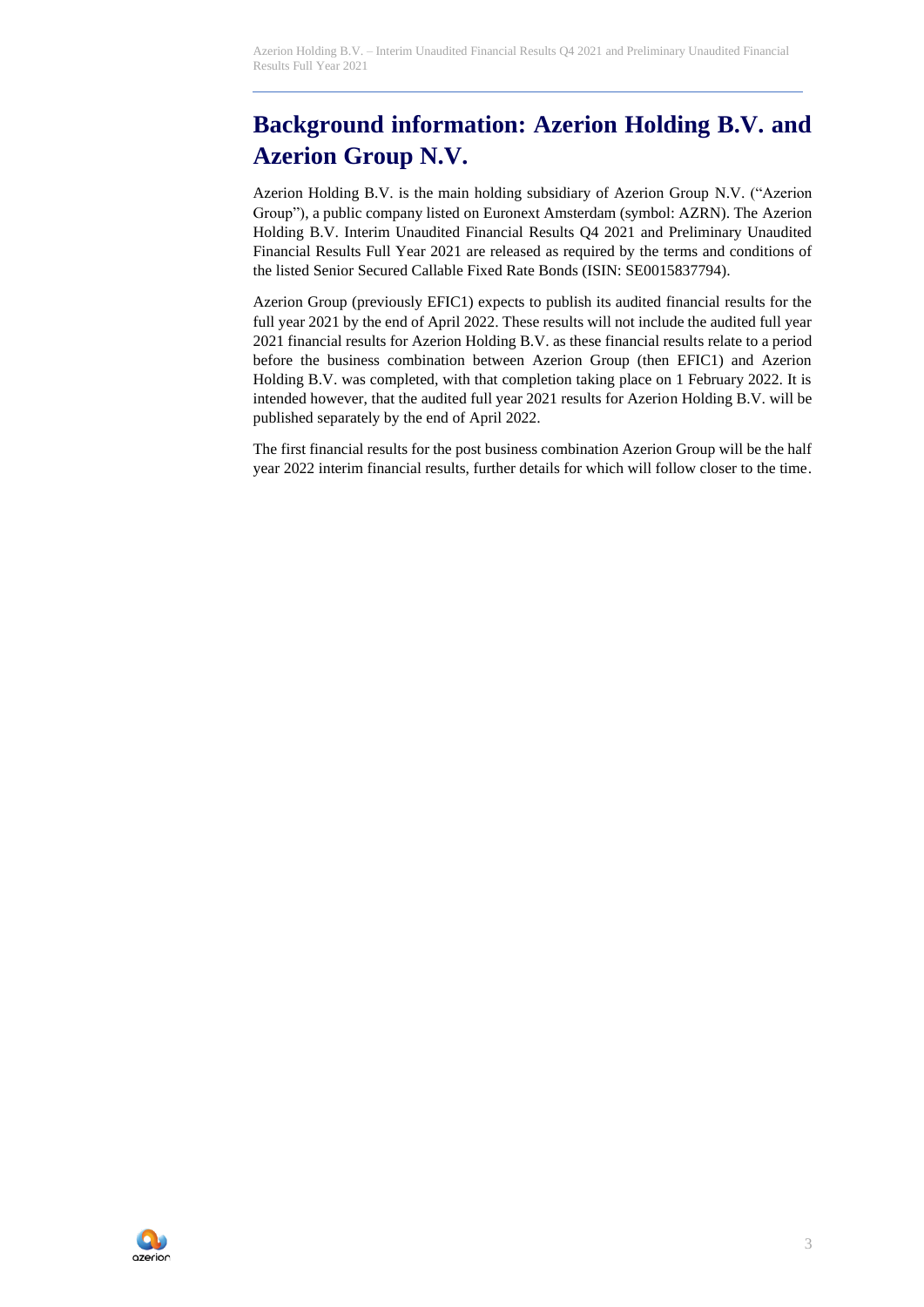# **Financial overview Q4 2021**

### **Revenue**

Revenue for the quarter amounted to EUR 126.3m, an increase of EUR 69.0m, or 120.4%, as compared to Q4 2020 (EUR 57.3m). Of that increase, approximately EUR 32.8m was attributable to acquisitions made in 2021, while EUR 36.2m was attributable to the underlying business as it stood at the end of 2020 across Platform and Premium Games.

During Q4 2021, Azerion completed the acquisition of two companies, Titan Gate AD (also known as PubGalaxy) and Inskin Media LTD.

## **Earnings**

Azerion delivered EUR 19.1m adjusted EBITDA for the quarter compared to EUR 11.3m in Q4 2020, an increase of EUR 7.8m. The increase was mainly driven by acquisitions. Non-recurring items amounted to EUR 9.4m, mostly related to expenses driven by acquisitions and activities relating to our listing.

Earnings before tax amounted to EUR 4.7m compared to EUR 0.3m in Q4 2020. This result was driven by the operational performance described above, increased financial costs mostly driven by the bond financing raised in 2021, a one-off gain in consolidated security disposals and other gains in FX.

## **Cash flow**

The Group's cash flow from operating activities in Q4 was EUR 19.0m mostly driven by movements in working capital. Cash flow from investing activities amounted to negative EUR 13.1m, the majority of which related to acquisitions completed in 2021. Cash flow from financing activities totalled negative EUR 11.6m mainly related to bond interest, lease interest (IFRS 16) and other debt repayments.

# **Capex**

Azerion capitalizes development costs which are related to asset development, a core activity to support innovation in our platform. These costs primarily relate to developers' time devoted to the development of games, platforms, and other new features, EUR 4.0m were capitalized in Q4 2021, equivalent to 16.8% of personnel costs.

## **Acquisitions**

On 15th October, Azerion acquired Titan Gate AD (also known as PubGalaxy), headquartered in Bulgaria, a publisher-centric digital monetisation platform which had been recognised by Deloitte as one of the fastest-growing tech companies in Central Europe<sup>2</sup>.

On 16th October, Azerion acquired Inskin Media, a UK-based multi-screen, high-impact digital advertising company, connecting premium publishers with leading brands globally.







**EUR 126.3m**

**Revenue Q4 2021**



<sup>2</sup> Source: Deloitte Technology Fast 50 Central Europe 2017 Report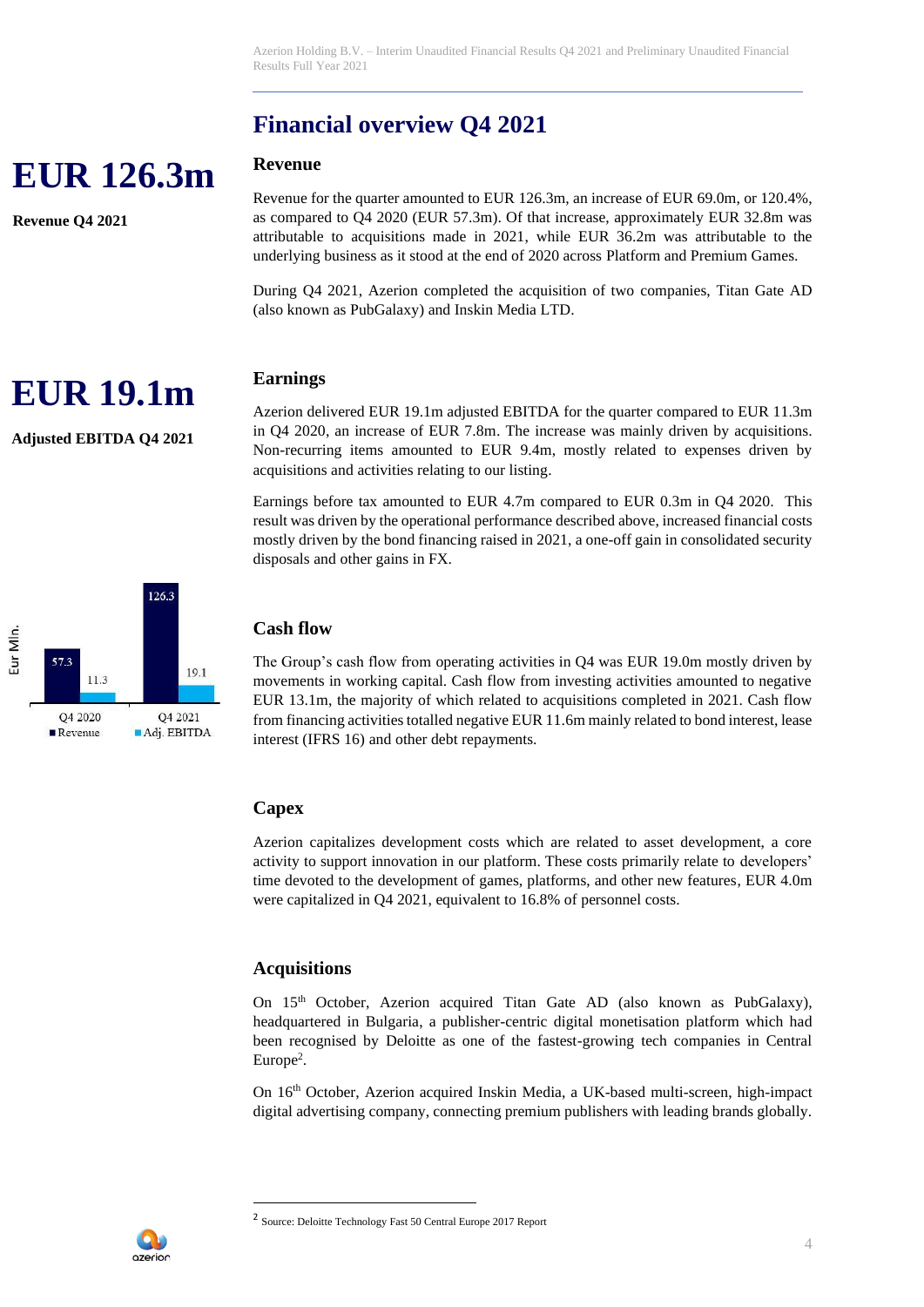# **Financial position and financing**

Azerion's net interest bearing debt<sup>3</sup> amounted to EUR 193.5m, as at 31 December 2021. Net interest-bearing debt mainly comprises the Company's outstanding bond loan with a nominal value of EUR 200m (part of an in total EUR 300m framework) and lease liabilities with a balance of EUR 19.0m less the cash and cash equivalents position of EUR 35.3m.

### **Significant events after the reporting period**

Azerion and EFIC1, a special purpose acquisition company (SPAC) listed on Euronext Amsterdam, successfully completed their business combination on 1 February 2022. As part of the completion of the business combination, the legal form of the combined company has been converted into a limited company (*naamloze vennootschap*) and it has been renamed Azerion Group N.V. ("Azerion Group"). The first day of trading on Euronext Amsterdam under the new name of Azerion Group's shares and warrants was on 2 February 2022.

The completion of the business combination supports Azerion Group in its ambitions to become a leading global digital entertainment and media platform. The business combination furthermore provides for a strong complementary partnership accelerating future value creation for all stakeholders through continued investments in Azerion Group's growth, both organically and through M&A. Azerion Group expects this listing over time to create a new long-term supportive shareholder base, enable Azerion Group to incentivise the existing and future management team and senior staff and continue to attract high calibre individuals.

With the completion of the business combination, there will be a significant equity cash injection to the group, which will be used to continue to pursue value-accretive acquisitions and to further invest in organic growth initiatives, as well as general corporate purposes.

# **Current Trading**

We are very pleased with the performance of the business during  $Q<sub>4</sub> 2021$  and we continue to see the business performing well in Q1 2022 to date.



<sup>3</sup> As defined in section 1.1 of the Terms & Conditions of the Senior Secured Callable Fixed Rate Bonds ISIN: SE0015837794. Please also refer to the Definitions section and the notes of this Interim Report for more information.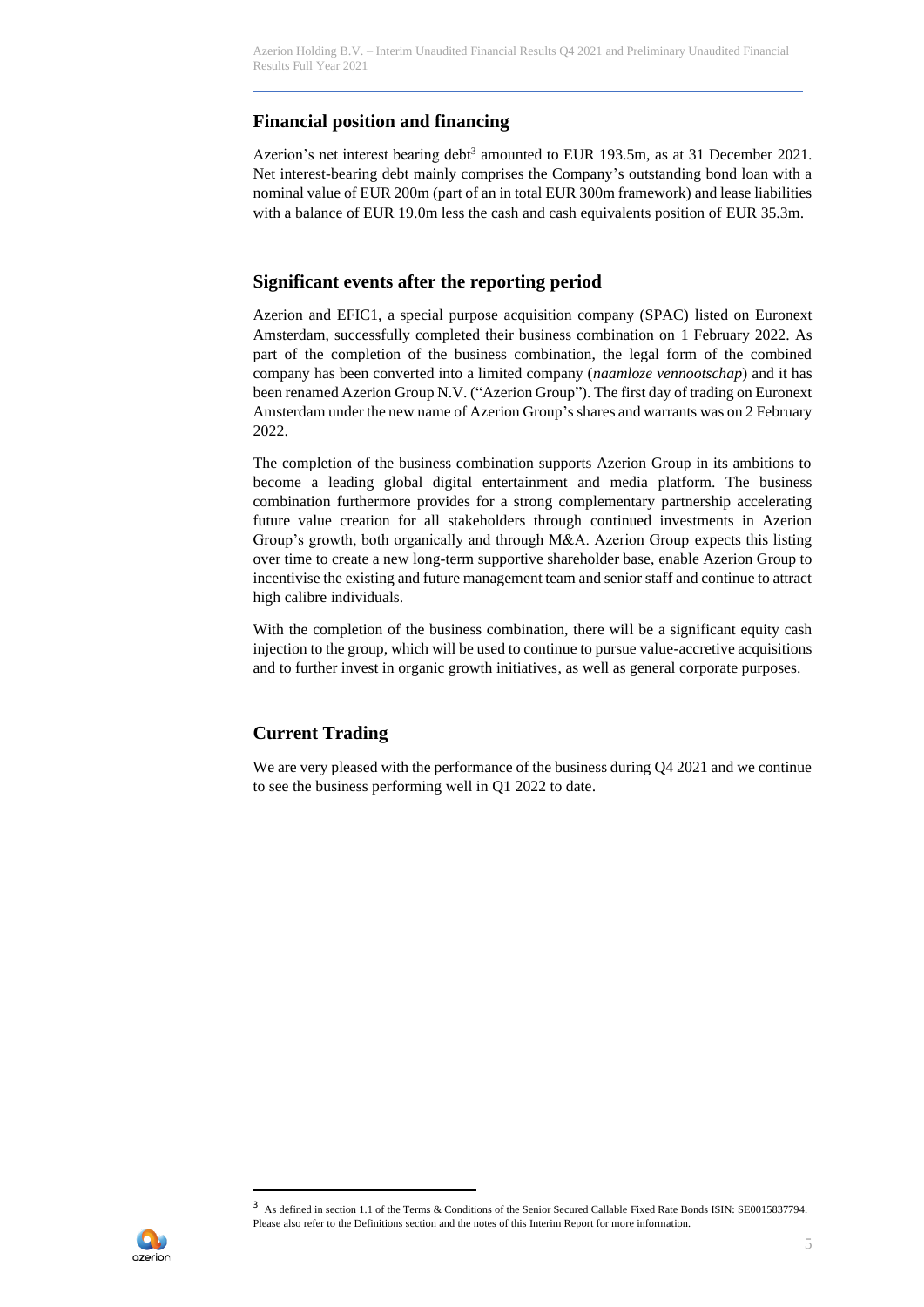# **Segment information**

### **Platform**

Our Platform segment includes our casual games, advertising and e-Commerce channels which are fully integrated through our technology. The Platform is also integrated with our Premium Games business line, although we discuss Premium Games as a separate segment below.

#### **Platform Financial Highlights (Unaudited)**

| <b>Financial results (EURm)</b> |                |             |                |                |
|---------------------------------|----------------|-------------|----------------|----------------|
| <b>Platform</b>                 | <b>O4 2021</b> | $Q4\ 2020*$ | <b>FY 2021</b> | <b>FY 2020</b> |
| <b>Revenue</b>                  | 102.0          | 48.5        | 235.3          | 150.7          |
| <b>COGS</b>                     | (66.2)         | (34.0)      | (154.1)        | (105.8)        |
| Gross profit                    | 35.8           | 14.5        | 81.2           | 44.9           |
| <b>Operating Expenses</b>       | (30.0)         | (9.0)       | (63.9)         | (36.4)         |
| <b>Reported EBITDA</b>          | 5.8            | 5.5         | 17.3           | 8.5            |
| <b>Adjusted EBITDA</b>          | 11.5           | 5.9         | 26.6           | 12.0           |
|                                 |                |             |                |                |
| Revenue growth, %               | 110.3%         |             | 56.1%          |                |
| Gross margin, %                 | 35.1%          | 29.9%       | 34.5%          | 29.8%          |
| Adjusted EBITDA growth %        | 94.9%          |             | 121.7%         |                |
| Adjusted EBITDA margin, %       | 11.3%          | 12.2%       | 11.3%          | 8.0%           |

*\*Please note that to enable comparison to our Q4 2021 reporting, the financial data for Q4 2020 has been adjusted to reflect the reporting segments adopted by Azerion from Q3 2021 onwards*

Revenue for our Platform was EUR 102.0m in Q4 2021, an increase of 110.3% as compared to Q4 2020 (EUR 48.5m). Gross margin increased to 35.1% in Q4 2021 from 29.9% in Q4 2020. Excluding the effect of acquisitions completed in 2021, revenue increased approximately 69% in Q4 2021 as compared to Q4 2020.

Important drivers of the revenue growth include continued investments in the quality and quantity of our casual games distribution portfolio, growth in our publisher partner network and optimised advertising performance.

During Q4 we added ~480 new titles to our Game Distribution portfolio, all carefully curated and quality-assessed by our internal teams and tailored to current gamer preferences and market trends. Across our combined Premium and Casual Games portfolio, our average number of gameplays per month for Q4 2021 amounted to ~353m as compared to ~323m for Q3 2021 and ~360m for Q2 2021.

Secondly, we added exciting new publisher partners to our network, especially in our main geographic markets, as well as new white-label partnerships in the UK, France and the USA. Moreover, we have capitalised on the acquisition of Admeen, the group of casual gaming portals, which facilitated advertising inventory supply growth as well as contributing to user base growth during Q4. We also observed promising results of crossvertical promotion to drive new users onto our platform.

In addition, advertising activity in the Platform channel was very strong during Q4. While we continue to see remaining supply chain issues among advertisers limiting advertising activity for some clients and sectors, this was more than offset by strong activity with budgets coming online more generally across the board. The fourth quarter results are evidence that our scaled platform has the critical mass to deliver optimised results for advertisers and publishers. Coupled with operational efficiency, technology integrations to offer a full suite of adtech products and quality inventory supply growth, we have a powerful, integrated proposition that drives profitable results.

Adjusted EBITDA amounted to EUR 11.5m in Q4 2021, an increase of 94.9% vs Q4 2020 (EUR 5.9m). Adjusted EBITDA margin decreased to 11.3% from 12.2%. EBITDA



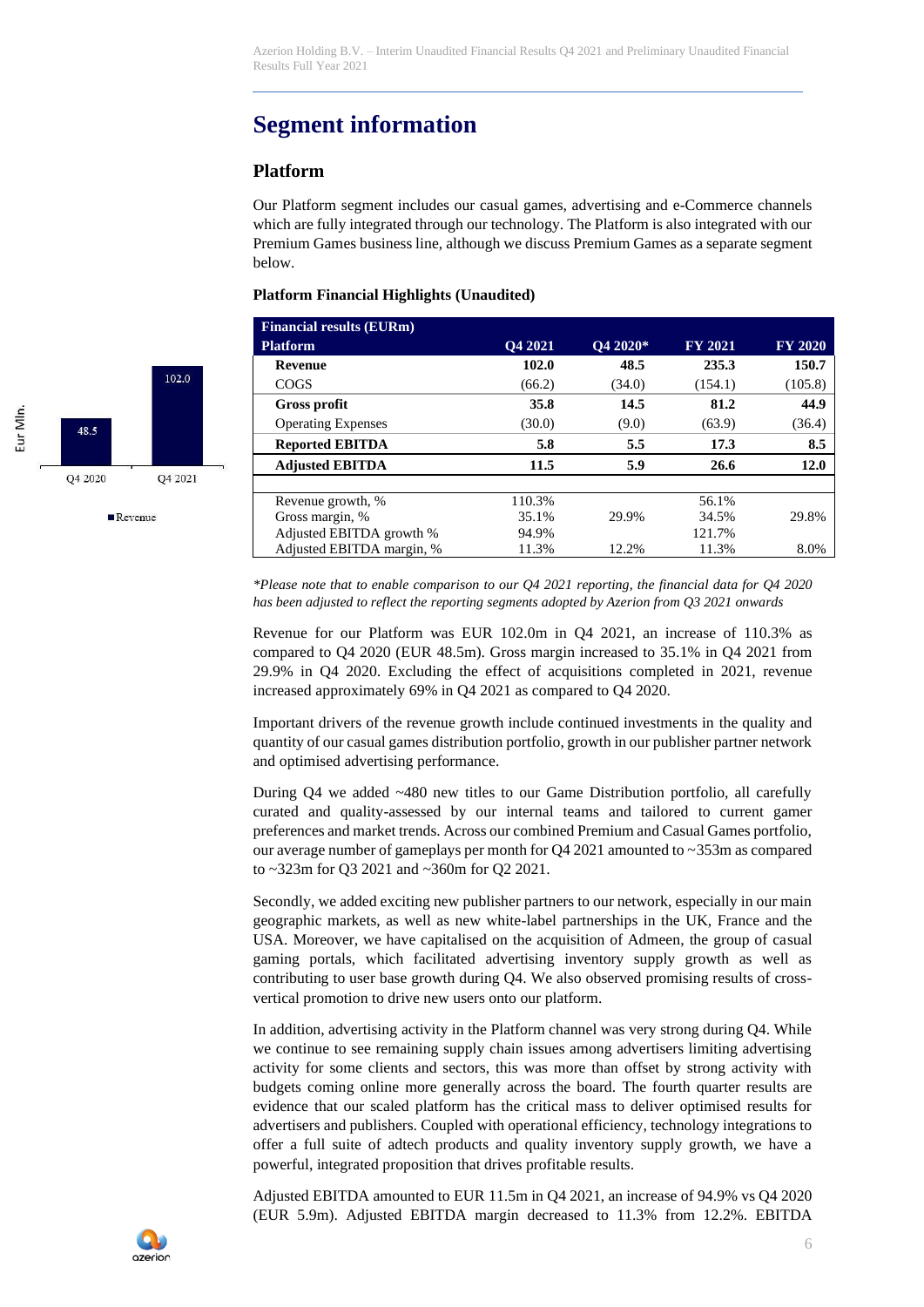adjustments were EUR 5.7m and mainly consisted of costs related to capital market transactions, acquisitions and disposals and restructuring.

#### **Advertising - Selected KPIs**

| <b>Advertising Selected KPIs</b>                     | O <sub>4</sub> 2021 | O3 2021 | O <sub>2</sub> 2021 | O1 2021 |
|------------------------------------------------------|---------------------|---------|---------------------|---------|
| Avg. Digital Ads Sold per Month (bn)                 | 4.9                 | 4.3     | 3.2                 | 2.9     |
| Avg. Gross Revenue per Million Ad<br><b>Requests</b> | 9.67                | 712     | 6.76                | 3.70    |

*Note: Improve Digital data shown in table*

- **Avg. Digital Ads Sold per Month:** The average number of paid impressions served through Improve Digital per month increased strongly in Q4 2021 to approximately 4.9 billion from 4.3 billion in Q3 2021, a result of quality inventory supply growth and growth in the number of advertisers
- **Avg. Gross Revenue per Million Ad Requests:** Average gross revenue per million ad requests has grown strongly in Q4 2021 to EUR 9.67, driven by increasingly strong market conditions, as well as our relative success in inventory pricing on the back of our scaled datasets and analytics

#### **Premium Games**

#### **Financial Highlights (Unaudited)**

| <b>Financial results (EURm)</b> |                |          |                |                |
|---------------------------------|----------------|----------|----------------|----------------|
| <b>Premium Games</b>            | <b>O4 2021</b> | O4 2020* | <b>FY 2021</b> | <b>FY 2020</b> |
| <b>Revenue</b>                  | 24.2           | 8.6      | 72.8           | 44.4           |
| <b>COGS</b>                     | (10.5)         | (4.2)    | (32.7)         | (19.4)         |
| Gross profit                    | 13.7           | 4.4      | 40.1           | 25.0           |
| <b>Operating Expenses</b>       | (9.8)          | 0.4      | (25.7)         | (11.7)         |
| <b>Reported EBITDA</b>          | 3.9            | 4.8      | 14.4           | 13.3           |
| <b>Adjusted EBITDA</b>          | 7.5            | 5.6      | 19.5           | 14.5           |
|                                 |                |          |                |                |
| Revenue growth, %               | 181.4%         |          | 64.0%          |                |
| Gross margin, %                 | 56.6%          | 51.2%    | 55.1%          | 56.3%          |
| Adjusted EBITDA growth %        | 33.9%          |          | 34.5%          |                |
| Adjusted EBITDA margin, %       | 31.0%          | 65.1%    | 26.8%          | 32.7%          |

*\*Please note that to enable comparison to our Q4 2021 reporting, the financial data for Q4 2020 has been adjusted to reflect the reporting segments adopted by Azerion from Q3 2021 onwards.*

Revenue in Q4 2021 was EUR 24.2m, an increase of 181.4% year-on-year (Q4 2020: EUR 8.6m). Whow Games (acquired in June 2021) accounted for EUR 13.0m of this revenue increase. Revenue for the full year 2021 was EUR 72.8m, representing an increase of 64.0% as compared to full year 2020. Whow Games contribution to reported revenue in full year 2021 was approximately EUR 23.7m, therefore the revenue for the remaining business as it stood at the end of 2020 grew by approximately 11% as compared to full year 2020.

Games that performed particularly strongly included Governor of Poker 3 and Hotel Hideaway, driven by a combination of new features and live ops during the quarter. For both games, Q4 is generally a strong quarter and events such as team challenge chests, special saloons, Lucky Chest (GOP 3) and Mystery Party, Comeback Classics (Hotel Hideaway) drove engagement and especially monetisation. However, there is also a more structural element to this quarter's performance, as a number of features are permanent, including the integration of Teletubbies-branded avatars and virtual goods into Hotel Hideaway, as well as a new tiered rewards system and improved 3D graphics in Hotel

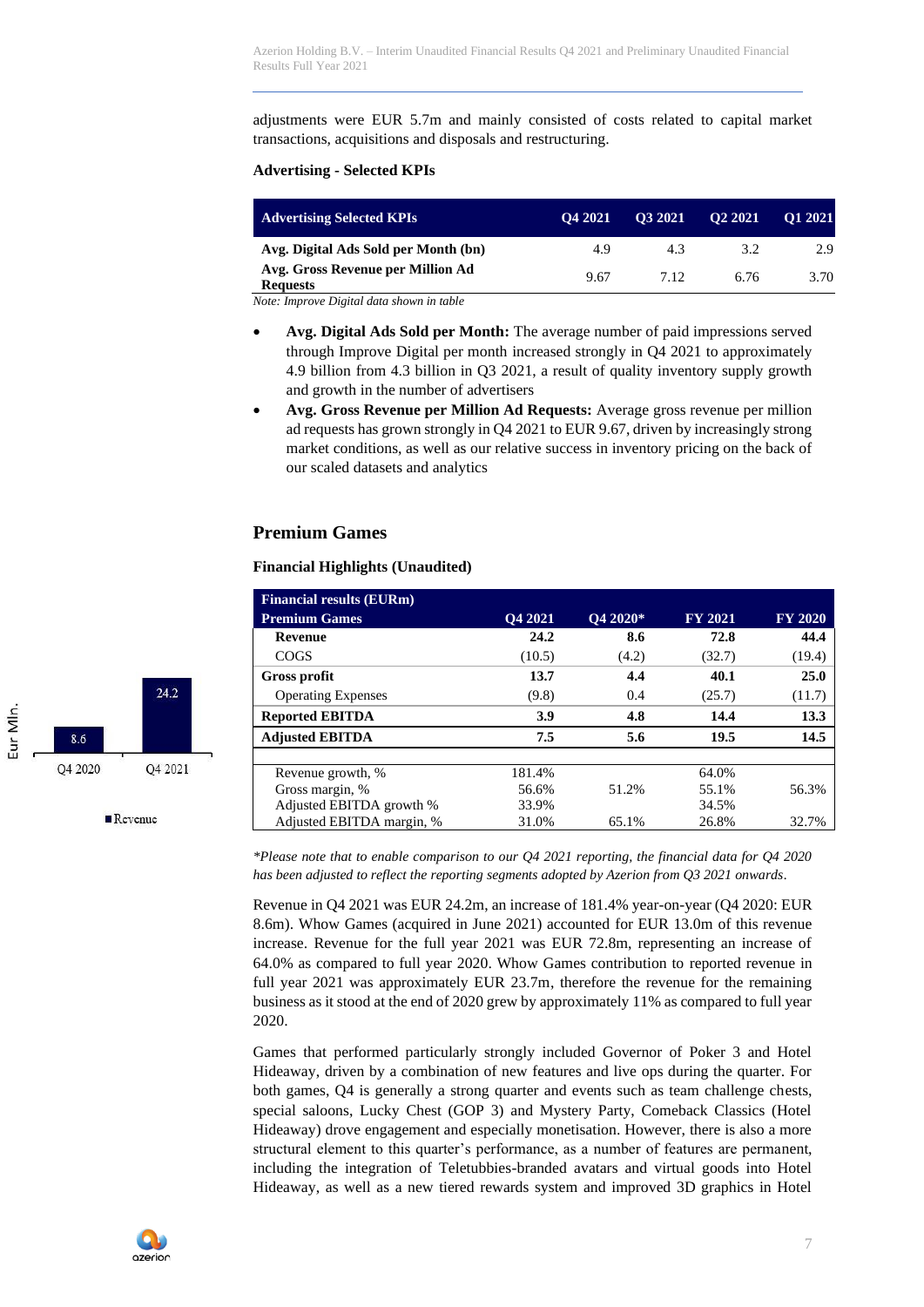Hideaway and stability improvements, a new bug tracking tool and improved first-time user experience in Governor of Poker 3.

Following the successful launch of our NFT project in Habbo Hotel in Q3 2021, we have followed up with additional complimentary profile picture and furniture drops and integrated the NFT avatars and furniture into the game. This integration was a significant achievement and we believe we are one of the first studios to deliver on our roadmap and complete actual in-game NFT integrations.

Furthermore, we continued in Q4 to capture the benefits of the acquisition of Whow Games. We continue to integrate the business, share best practices and benefit from data analytics and affiliate program synergies.

Adjusted EBITDA increased 33.9% to EUR 7.5m, from EUR 5.6m in Q4 2020. This corresponds to an adjusted EBITDA margin for Q4 2021 of 31.0% compared to 65.1% in Q4 2020. Note that Q4 2020 includes a year to date correction related to the Talpa JV operation, excluding this Q4 20 adjusted EBITDA margin would be approximately 34%.

Adjustments to EBITDA totalled EUR 3.6m and mainly comprise of capital market transactions, acquisitions and disposals and restructuring.

#### **Premium Games – Selected KPIs**

| <b>Premium Games Selected KPIs</b>  | O <sub>4</sub> 2021 | O3 2021 | O <sub>2</sub> 2021 | O1 2021 |
|-------------------------------------|---------------------|---------|---------------------|---------|
| Avg. Time in Game per Day (minutes) | 80                  | 79      | 79                  | 79      |
| Avg. DAUs (thousands)               | 599                 | 616     | 693                 | 696     |
| Avg. ARPDAU (EUR)                   | 0.42                | 0.37    | 0.34                | 0.33    |

*Note: Whow Games included for the full historical period for comparability purposes*

- **Avg. Time in Game per Day:** time spent playing our Premium Games has been stable throughout the year and increased slightly in Q4, highlighting the continued engagement potential of our games
- **Avg. DAUs:** Daily Active Users have reduced by approximately 2.75% as compared to Q3 and approximately 14% as compared to Q1, which is the result of our focus on value for and of our players, rather than volume of players as a goal in itself, as well as some effect of user number normalisation following Covid-19 elevated levels
- **Avg. ARPDAU:** Average Revenue per Daily Active User continues to increase well, being the result of our efforts on in-game engagement, commissions received from NFT follow-on sales and monetisation mechanics (as we discussed in previous reports).

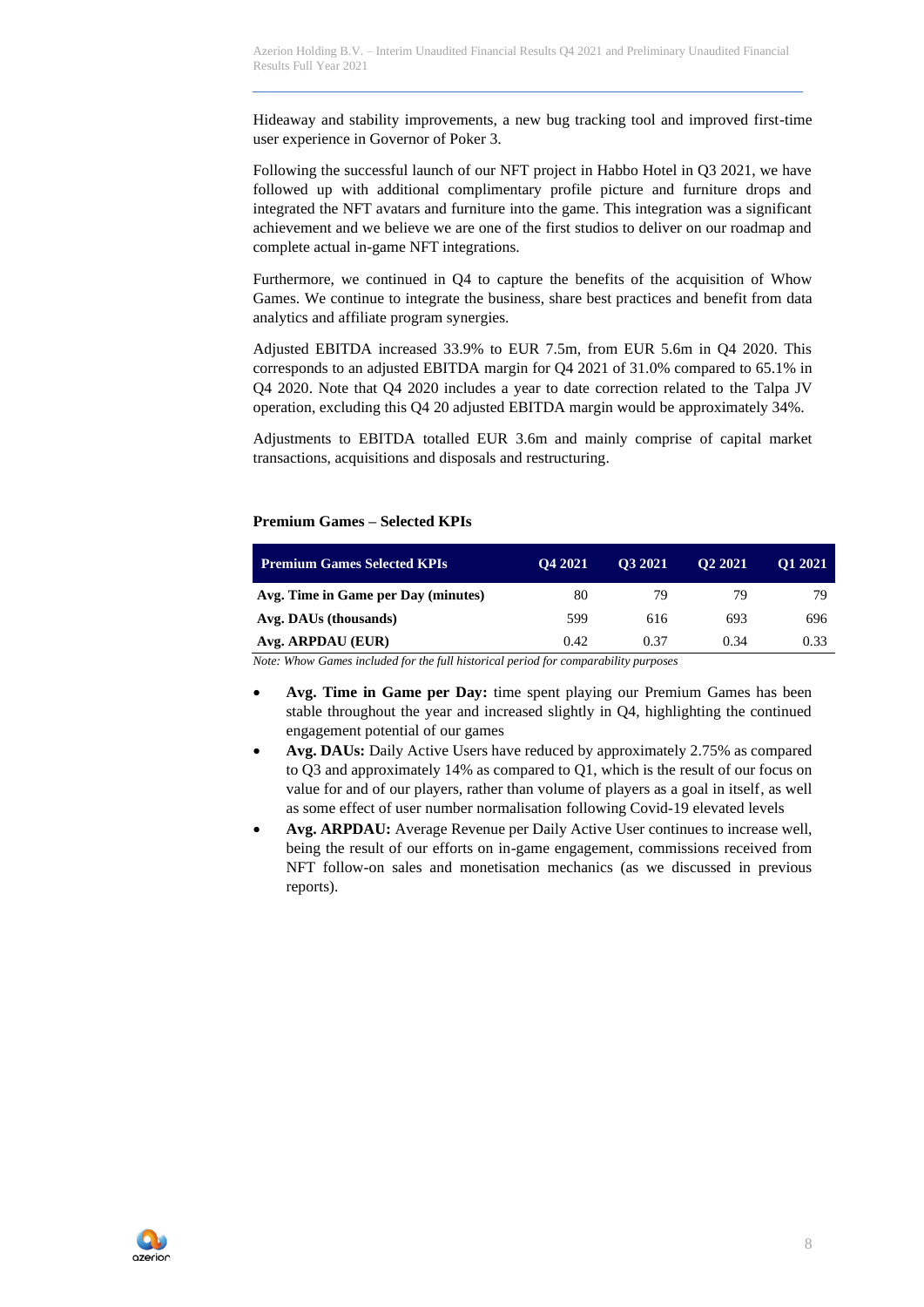# **Consolidated financial statements**

The annual consolidated financial statements have been prepared in accordance with IFRS. Interim condensed consolidated financial statement presented below have been prepared in accordance with IAS 34 – Interim Financial Reporting standard and in accordance with the accounting policies consistent with the accounting policies used in the preparation of annual consolidated financial statements for the year ended December 31, 2020. Accordingly, these interim condensed consolidated financial statements should be read in conjunction with the annual consolidated financial statements.

All amounts are in million Euros unless otherwise stated.

#### **Consolidated statement of comprehensive income (unaudited)**

| <b>Income statement (EURm)</b>               | <b>Notes</b> | Q4 2021 | Q4 2020 | <b>FY2021</b> | <b>FY2020</b><br><b>Audited</b> |
|----------------------------------------------|--------------|---------|---------|---------------|---------------------------------|
| Revenue                                      |              | 126.3   | 57.3    | 308.1         | 195.1                           |
| <b>COGS</b>                                  |              | (76.8)  | (38.5)  | (186.9)       | (125.1)                         |
| <b>Gross margin</b>                          |              | 49.6    | 18.8    | 121.2         | 69.9                            |
| Operating expenses                           | (7)          | (39.8)  | (8.5)   | (89.5)        | (48.1)                          |
| <b>EBITDA</b>                                |              | 9.7     | 10.3    | 31.7          | 21.9                            |
| D&A                                          |              | (4.8)   | (8.5)   | (21.0)        | (18.0)                          |
| Other gains and losses                       |              | 7.4     | 0.3     | 7.2           | 0.0                             |
| <b>EBIT</b>                                  |              | 12.3    | 2.0     | 17.9          | 3.9                             |
| Financial income and expenses*               | (8)          | (7.6)   | (1.7)   | (26.0)        | (9.3)                           |
| <b>EBT</b>                                   |              | 4.7     | 0.3     | (8.1)         | (5.4)                           |
| Income taxes                                 |              | (2.3)   | (1.1)   | (2.7)         | (0.0)                           |
| <b>Result from operations after tax</b>      |              | 2.4     | (0.7)   | (10.8)        | (5.4)                           |
| Third party share                            |              | (0.1)   | (0.4)   | 0.3           | 0.1                             |
| Result after tax (after minority share)      |              | 2.3     | (1.2)   | (10.5)        | (5.3)                           |
|                                              |              |         |         |               |                                 |
| <b>EBITDA</b>                                |              | 9.7     | 10.3    | 31.7          | 21.9                            |
| Transition expenses – Capital Markets        |              | 5.7     | 0.3     | 8.2           | 0.5                             |
| Transition expenses - Acquisitions/Disposals |              | 3.2     | 0.3     | 4.0           | 1.0                             |
| Other non-recurring income or expenses       |              | 0.5     | 0.4     | 2.2           | 3.1                             |
| <b>Adjusted EBITDA</b>                       |              | 19.1    | 11.3    | 46.1          | 26.5                            |

| Other comprehensive income (EURm)       | <b>O4 2021</b> | <b>O4 2020</b> | <b>FY2021</b> | <b>FY2020</b><br><b>Audited</b> |
|-----------------------------------------|----------------|----------------|---------------|---------------------------------|
| <b>Result from operations after tax</b> | 2.4            | (0.7)          | (10.8)        | (5.4)                           |
| Exchange difference on translation of   |                |                |               |                                 |
| foreign operations                      | (7.9)          | (5.9)          | (6.0)         | 0.1                             |
| Remeasurement of defined benefit plan   | 0.0            | 0.0            | 0.0           | (0.1)                           |
| Total other comprehensive income        | (5.5)          | (6.6)          | (16.8)        | (5.4)                           |
| Attributable to:                        |                |                |               |                                 |
| Owners of the company                   | (5.6)          | (6.9)          | (16.5)        | (5.3)                           |
| Non-controlling interest                | 0.1            | 0.3            | (0.3)         | (0.1)                           |

\* FY2020 Audited other gains and losses excluding FX gains, financial income and expenses including share in profit/loss of JV.

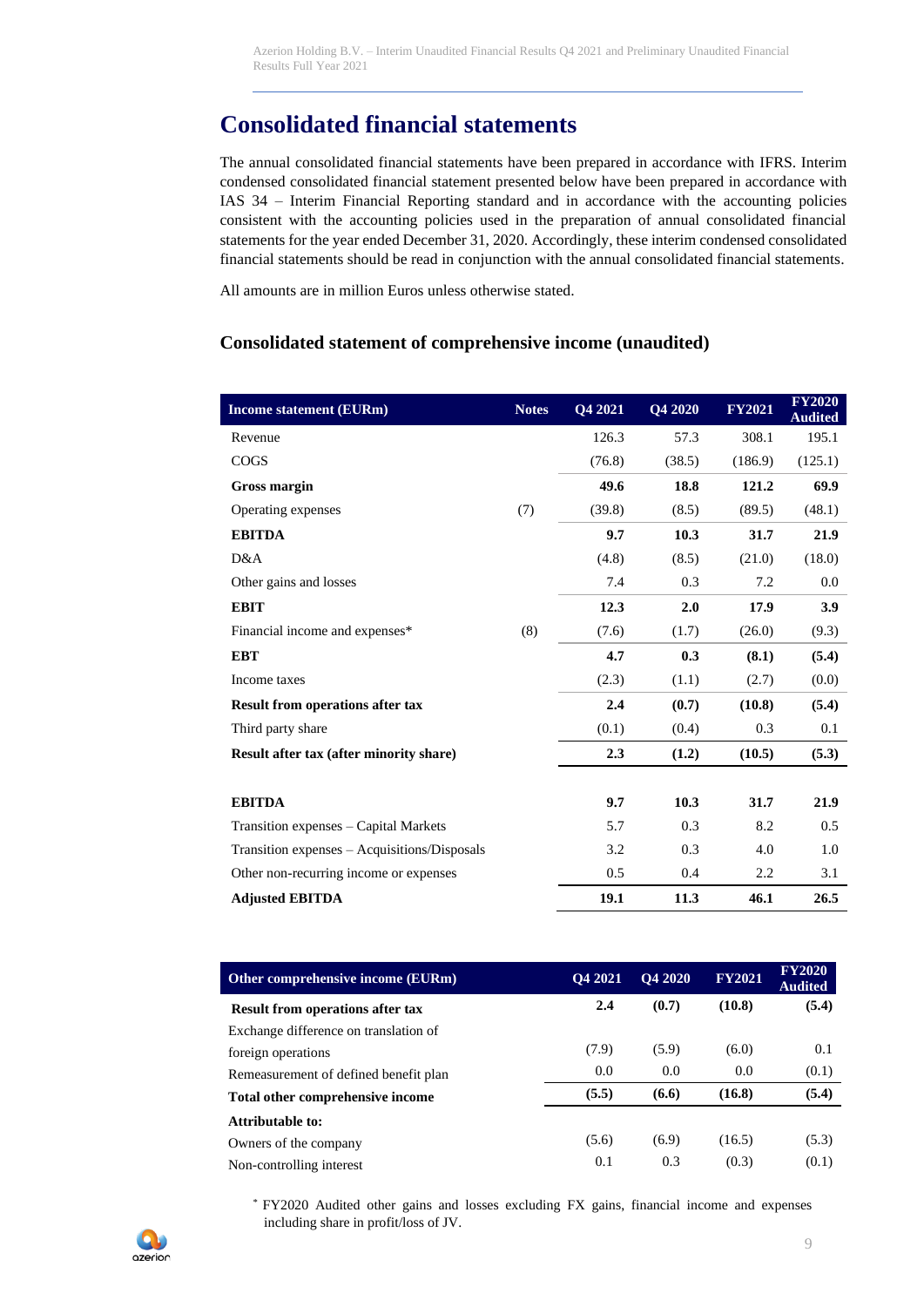# **Consolidated balance sheet (unaudited)**

| <b>Balance sheet (EURm)</b>        | <b>Notes</b> | <b>Dec-21</b> | Sept-21<br><b>Restated</b> | $Sep-21$ | <b>Dec-20</b><br><b>Audited</b> |
|------------------------------------|--------------|---------------|----------------------------|----------|---------------------------------|
| <b>ASSETS</b>                      |              |               |                            |          |                                 |
| <b>Non-current assets</b>          |              | 308.7         | 282.1                      | 300.9    | 125.9                           |
| Intangible assets (incl. Goodwill) | (2)          | 247.8         | 230.0                      | 242.4    | 94.9                            |
| Property, plant and equipment      | (1)          | 18.5          | 17.6                       | 17.6     | 7.0                             |
| Non-current financial assets       | (3)          | 36.1          | 31.7                       | 35.4     | 17.7                            |
| Deferred tax asset                 |              | 6.3           | 2.7                        | 5.4      | 2.4                             |
| Investment in joint venture        |              |               |                            |          | 3.9                             |
| <b>Current assets</b>              |              | 139.2         | 125.1                      | 125.1    | 71.1                            |
| Trade and other receivables        | (4)          | 90.7          | 70.9                       | 70.9     | 51.7                            |
| <b>Contract Assets</b>             |              | 12.0          | 12.5                       | 12.5     | 8.5                             |
| Current tax asset                  |              | 1.2           | 0.6                        | 0.6      | 0.5                             |
| Cash and cash equivalents          |              | 35.3          | 41.1                       | 41.1     | 10.4                            |
| <b>TOTAL ASSETS</b>                |              | 447.9         | 407.2                      | 426.0    | 197.0                           |
| <b>Equity</b>                      |              |               |                            |          |                                 |
| Group equity                       |              | 2.2           | 0.5                        | 15.3     | 4.1                             |
| Non-controlling interest           |              | 1.8           | 1.8                        | 1.3      | 2.1                             |
| <b>Total group equity</b>          |              | 4.0           | $2.2\phantom{0}$           | 16.6     | 6.2                             |
| <b>LIABILITIES</b>                 |              |               |                            |          |                                 |
| <b>Non-current liabilities</b>     |              | 235.2         | 224.7                      | 228.4    | 83.4                            |
| <b>Borrowings</b>                  | (5)          | 199.0         | 202.2                      | 202.2    | 72.1                            |
| Lease liabilities                  |              | 14.3          | 13.2                       | 12.9     | 4.7                             |
| Provisions                         |              | 0.4           | 1.7                        | 1.7      | 0.9                             |
| Employee benefits                  |              | 0.7           | 0.7                        | 0.7      | 0.7                             |
| Deferred tax liability             |              | 8.2           | 4.9                        | 8.9      | 5.2                             |
| Other non-current liabilities**    |              | 12.6          | 2.0                        | 2.0      | $-0.0$                          |
| <b>Current liabilities</b>         |              | 208.7         | 180.2                      | 181.0    | 107.4                           |
| <b>Borrowings</b>                  | (5)          | 6.5           | 6.6                        | 6.6      | 11.4                            |
| Lease liabilities                  |              | 4.7           | 6.6                        | 6.6      | 1.5                             |
| Provisions                         |              | 1.0           | 2.1                        | 2.1      | 1.0                             |
| Trade and other payables           | (6)          | 144.4         | 111.3                      | 111.3    | 91.1                            |
| <b>Contract liabilities</b>        |              | 0.4           | 0.5                        | 0.5      | 0.4                             |
| Current tax liabilities            |              | 5.6           | 1.5                        | 2.3      | 1.4                             |
| Other current liabilities**        |              | 46.1          | 51.5                       | 51.5     | 0.6                             |
| <b>TOTAL LIABILITIES</b>           |              | 443.9         | 404.9                      | 409.4    | 190.8                           |
| TOTAL LIABILITIES AND EQUITY       |              | 447.9         | 407.2                      | 426.0    | 197.0                           |

\* Sept 2021 including opening balance adjustments driven by 2020 audited financial statements.

\*\* Total contingent consideration related to acquisitions as of the balance sheet date is EUR 53.8m which are included in other current and other non-current liabilities.

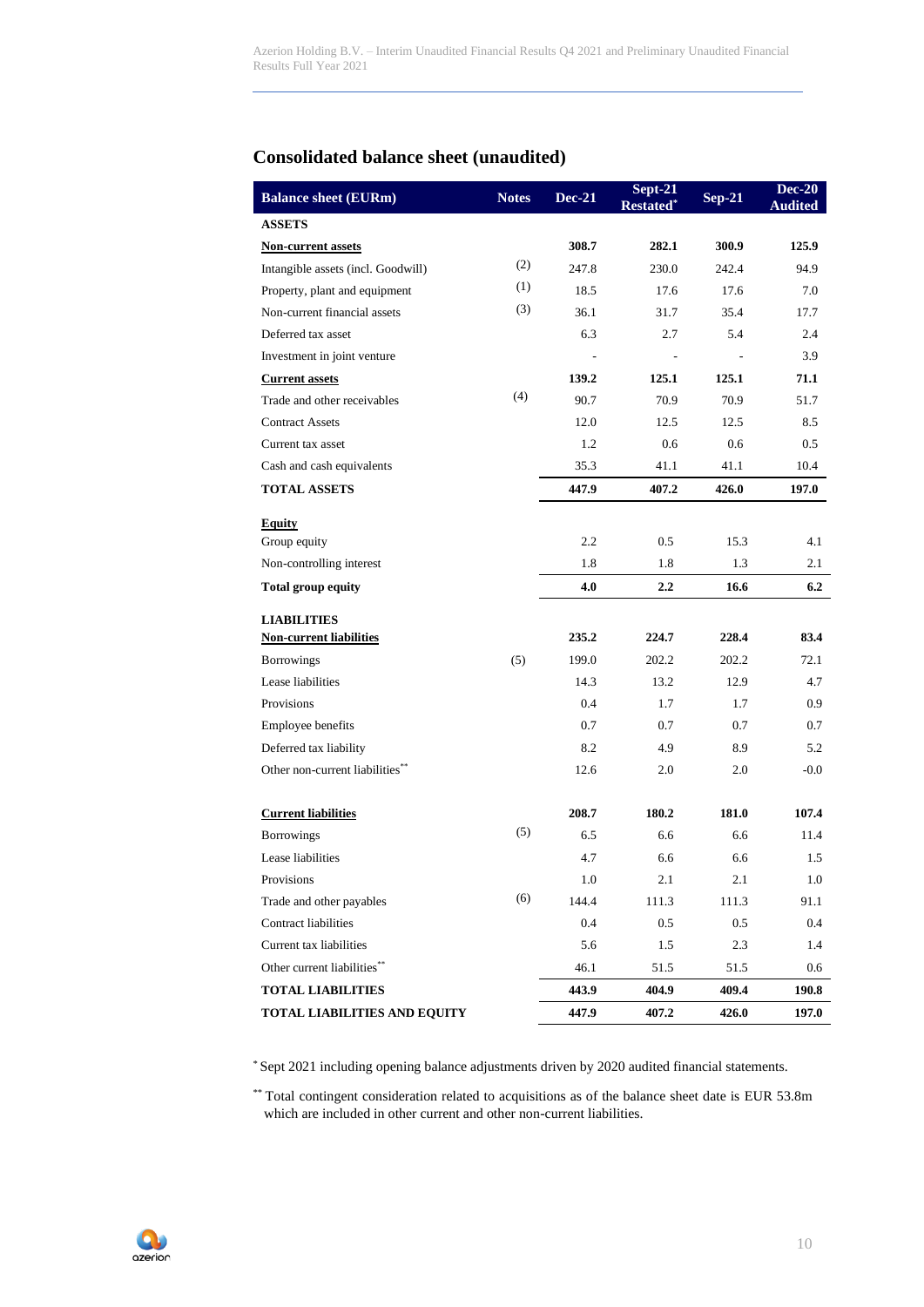Azerion Holding B.V. – Interim Unaudited Financial Results Q4 2021 and Preliminary Unaudited Financial Results Full Year 2021

| <b>Interest Bearing Debt (EURm)</b>    | $Dec-21$       | $Sept-21$<br>Restated <sup>*</sup> | Sept-21 | $Dec-20$ |
|----------------------------------------|----------------|------------------------------------|---------|----------|
| Total non-current indebtedness         | 218.2          | 215.4                              | 215.2   | 76.8     |
| Total current indebtedness             | 11.2           | 13.2                               | 13.1    | 12.9     |
| <b>Total financial indebtedness</b>    | 229.4          | 228.6                              | 228.3   | 89.7     |
| Less: Cash and cash equivalents        | (35.3)         | (41.1)                             | (41.1)  | (10.4)   |
| <b>Total net debt</b>                  | 194.1          | 187.5                              | 187.2   | 79.3     |
| Facilities excluded                    |                |                                    |         |          |
| <b>Accrued Interests</b>               | $\overline{a}$ | (1.1)                              | (1.1)   | (1.4)    |
| Zero interest bearing loans            | (0.6)          | (0.7)                              | (0.7)   | (1.5)    |
| Net Interest Bearing Debt <sup>4</sup> | 193.5          | 186.8                              | 186.5   | 77.8     |

| <b>Changes in equity (EURm)</b>                              | Group<br><b>Equity</b> | Non-controlling<br>interest | <b>Total</b> |
|--------------------------------------------------------------|------------------------|-----------------------------|--------------|
| Balance as of 31 December 2020                               | 4.1                    | 2.1                         | 6.2          |
| Total comprehensive income                                   | (16.5)                 | (0.3)                       | (16.8)       |
| Borrowings converted to equity                               | 1.3                    |                             | 1.3          |
| Fair value adjustments on shareholder loans                  | 3.5                    |                             | 3.5          |
| Recognition of share based payments                          | 1.0                    |                             | 1.0          |
| Issuance of acquisition related share<br>appreciation rights | 7.8                    |                             | 7.8          |
| Other                                                        | 1.0                    |                             | 1.0          |
| <b>Balance at 31 December 2021</b>                           | 2.2                    | 1.8                         | 4.0          |

Q azerion

<sup>&</sup>lt;sup>4</sup> As defined in section 1.1 of the Terms & Conditions of the Senior Secured Callable Fixed Rate Bonds ISIN: SE0015837794. Please also refer to the Definitions section of this Interim Report for more information.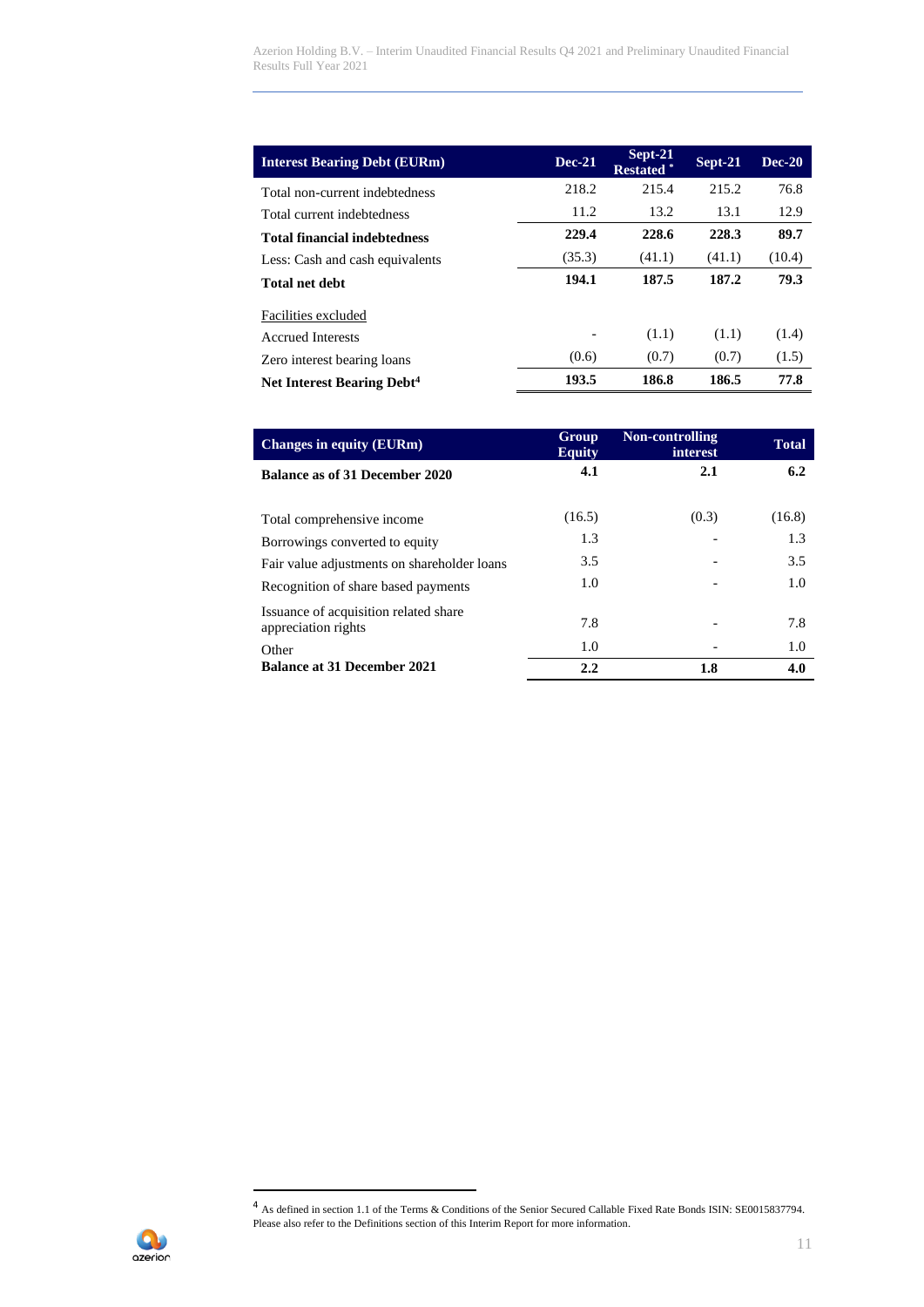Azerion Holding B.V. – Interim Unaudited Financial Results Q4 2021 and Preliminary Unaudited Financial Results Full Year 2021

# **Consolidated cash flow statement (unaudited)**

| <b>Cash flow statement (EURm)</b>                            | Q4 2021 | <b>O4 2020</b> | <b>FY2021</b> | <b>FY2020</b><br><b>Audited</b> |
|--------------------------------------------------------------|---------|----------------|---------------|---------------------------------|
|                                                              |         |                |               |                                 |
| Cash flow from operating activities                          | 19.0    | 2.2            | 5.3           | 19.6                            |
|                                                              |         |                |               |                                 |
| <b>Cash flow from investing activities</b>                   | (13.1)  | (7.2)          | (74.9)        | (22.7)                          |
|                                                              |         |                |               |                                 |
| <b>Cash flow from financing activities</b>                   | (11.6)  | 8.1            | 94.5          | 3.6                             |
|                                                              |         |                |               |                                 |
| Effect of exchange rate changes and accounting<br>principles | (0.1)   |                |               |                                 |
|                                                              |         |                |               |                                 |
| <b>Total cash flows</b>                                      | (5.8)   | 3.0            | 24.9          | 0.5                             |
|                                                              |         |                |               |                                 |
| <b>Compilation cash</b>                                      |         |                |               |                                 |
| <b>Opening cash</b>                                          | 41.1    | 7.3            | 10.4          | 9.9                             |
| Movement of cash and equivalents                             | (5.8)   | 3.0            | 24.9          | 0.5                             |
| <b>Closing cash</b>                                          | 35.3    | 10.4           | 35.3          | 10.4                            |

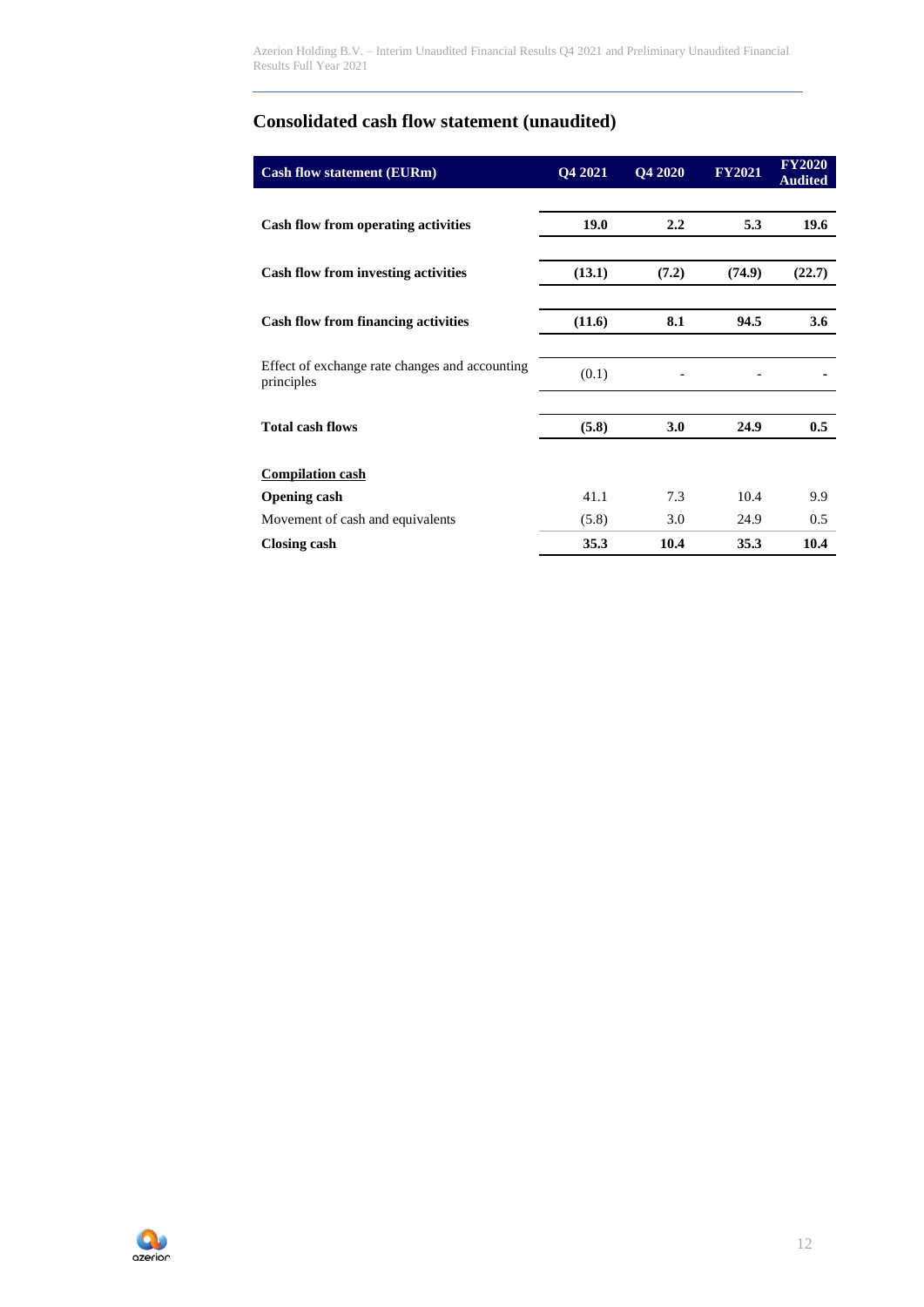# **Notes to the financial statements**

# **1. Property, plant and equipment**

|                                                 | <b>Right-of-Use</b><br><b>Buildings</b> | Right-of-<br><b>Use</b> | Right-of-<br><b>Use Office</b><br>Vehicles Equipment | <b>Equipment</b> | <b>Renovations</b> | <b>Total</b> |
|-------------------------------------------------|-----------------------------------------|-------------------------|------------------------------------------------------|------------------|--------------------|--------------|
| At 31 December 2020                             |                                         |                         |                                                      |                  |                    |              |
| Cost                                            | 7.7                                     | 1.2                     | 0.0                                                  | 2.4              | 0.3                | 11.6         |
| Accumulated depreciation                        | (2.5)                                   | (0.7)                   | (0.0)                                                | (1.3)            | (0.1)              | (4.6)        |
| Net book amount                                 | 5.2                                     | 0.5                     | 0.0                                                  | 1.0              | 0.2                | 7.0          |
| Movement for the year ended 31<br>December 2021 |                                         |                         |                                                      |                  |                    |              |
| Changes in consolidation scope                  | 3.4                                     | 0.0                     | 0.2                                                  | 0.2              | 0.2                | 3.9          |
| <b>Additions</b>                                | 13.6                                    | 1.1                     | $\overline{\phantom{a}}$                             | 0.8              | 0.7                | 16.1         |
| Disposals                                       | (0.9)                                   | ÷,                      | $\blacksquare$                                       | (0.0)            | (0.1)              | (1.0)        |
| Depreciation/impairment                         | (5.6)                                   | (0.7)                   | (0.1)                                                | (0.5)            | (0.2)              | (7.1)        |
| Exchange differences                            | (0.4)                                   | (0.0)                   | (0.0)                                                | (0.1)            | (0.0)              | (0.5)        |
| Reclassifications                               | (0.1)                                   | 0.1                     | (0.0)                                                | (0.4)            | 0.4                | 0.0          |
| At 31 December 2021:                            |                                         |                         |                                                      |                  |                    |              |
| Cost                                            | 21.3                                    | 2.3                     | 0.0                                                  | 5.8              | 3.5                | 32.8         |
| Accumulated depreciation                        | (6.1)                                   | (1.3)                   | (0.0)                                                | (4.8)            | (2.2)              | (14.3)       |
| Net book amount                                 | 15.2                                    | 1.0                     | 0.0                                                  | 1.0              | 1.3                | 18.5         |

# **2. Intangible assets**

|                                | <b>Games</b> and<br><b>Software</b> | <b>Client List</b> | <b>Trademark</b><br>& Patents | <b>Other</b> | Goodwill                     | <b>Total</b> |
|--------------------------------|-------------------------------------|--------------------|-------------------------------|--------------|------------------------------|--------------|
| At 31 December 2020            |                                     |                    |                               |              |                              |              |
| Cost                           | 50.7                                | 7.3                | 3.8                           | 10.0         | 53.1                         | 124.9        |
| Accumulated amortization       | (20.0)                              | (4.9)              | (1.8)                         | (3.3)        | (0.0)                        | (30.0)       |
| Net book amount                | 30.7                                | 2.4                | 2.0                           | 6.7          | 53.1                         | 94.9         |
| Movement for the year ended 31 |                                     |                    |                               |              |                              |              |
| December 2021                  |                                     |                    |                               |              |                              |              |
| Change in consolidation scope  | 15.6                                |                    | 0.1                           | 1.3          | 132.8                        | 149.8        |
| <b>Additions</b>               | 15.7                                |                    |                               | 1.3          | $\overline{\phantom{a}}$     | 17.0         |
| Disposals                      | (0.1)                               |                    | $\qquad \qquad \blacksquare$  |              | $\qquad \qquad \blacksquare$ | (0.1)        |
| Amortization                   | (12.7)                              | (0.5)              | (0.5)                         | (0.2)        |                              | (13.9)       |
| Exchange differences           | 0.1                                 |                    |                               |              |                              | 0.1          |
| Reclassifications              | 4.1                                 | (0.5)              | 2.5                           | (6.1)        |                              |              |
| At 31 December 2021            |                                     |                    |                               |              |                              |              |
| Cost                           | 114.1                               | 7.4                | 5.7                           | 6.4          | 185.9                        | 319.5        |
| Accumulated amortization       | (60.7)                              | (6.0)              | (1.6)                         | (3.4)        |                              | (71.7)       |
| Net book amount                | 53.4                                | 1.4                | 4.1                           | 3.0          | 185.9                        | 247.8        |

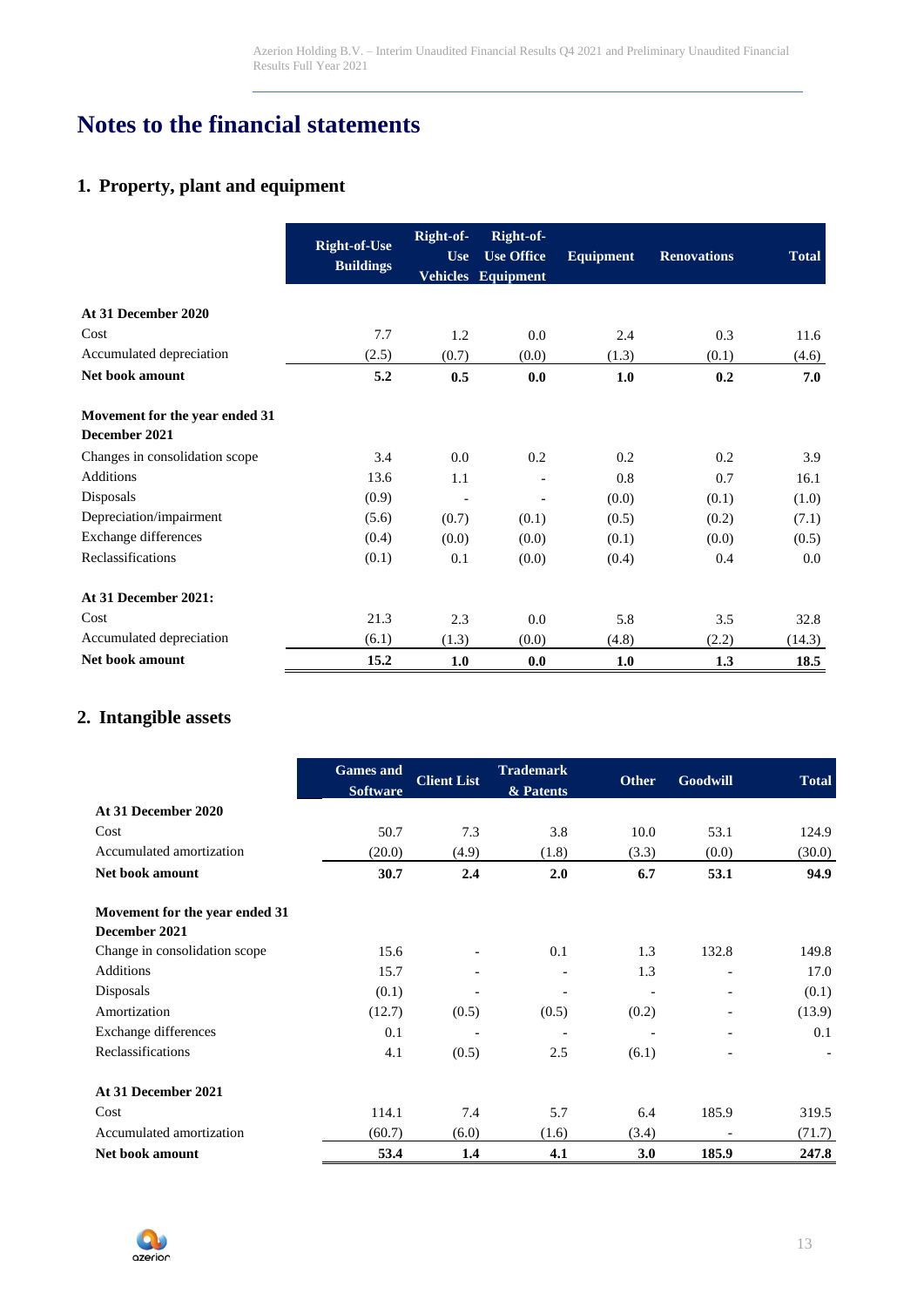## **3. Non-current financial assets**

|                                          | <b>31 December 2021</b> |
|------------------------------------------|-------------------------|
| Balance as at 31 December 2020           | 17.7                    |
| Additions                                | 14.2.                   |
| Interest                                 | 1.1                     |
| Fair value adjustment to loan receivable | 3.5                     |
| Repayment                                | (0.4)                   |
| Balance as at 31 December 2020           | 36.1                    |

# **4. Trade Receivables**

|                                  | 31 December 2021 | 31 December 2020 |
|----------------------------------|------------------|------------------|
| Trade receivables                | 80.8             | 39.7             |
| Receivables from related parties | 0.3              | 0.8              |
| Prepaid expenses                 | 2.3              | 1.5              |
| Value added taxation             | 8.8              | 9.1              |
| Other receivables                | 4.3              | 2.9              |
| Loss allowance                   | (5.8)            | (2.3)            |
| <b>Total balance</b>             | 90.7             | 51.7             |

# **5. External borrowings**

|                                    | <b>Subordinated</b><br><b>loans</b> | <b>Bonds</b> | Debt to credit<br><b>institutions</b> | <b>Other</b>             | <b>Total</b> |
|------------------------------------|-------------------------------------|--------------|---------------------------------------|--------------------------|--------------|
| <b>Balance at 31 December 2020</b> | 1.3                                 | 70.9         | 10.8                                  | 0.5                      | 83.5         |
| Change in consolidation scope      |                                     |              | 10.3                                  | $\overline{\phantom{a}}$ | 10.3         |
| Additions                          |                                     | 222.8        |                                       | $\overline{\phantom{a}}$ | 222.8        |
| Repayment                          |                                     | (98.3)       | (3.0)                                 | (0.4)                    | (101.7)      |
| Decrease in factoring contracts    |                                     |              | (10.6)                                |                          | (10.6)       |
| Interest accrual                   |                                     | 2.5          |                                       |                          | 2.5          |
| Exchange rate effect               |                                     |              |                                       |                          |              |
| Others                             | (1.3)                               |              |                                       | $\overline{\phantom{a}}$ | (1.3)        |
| <b>Balance 31 December 2021</b>    |                                     | 197.9        | 7.5                                   | 0.1                      | 205.5        |

# **6. Trade and other payables**

|                                  | 31 December 2021 | 31 December 2020 |
|----------------------------------|------------------|------------------|
| Trade payables                   | 63.1             | 39.3             |
| Wage taxes and social securities | 7.4              | 4.0              |
| Deferred wage taxes              | 5.1              | 6.2              |
| Other taxes                      | 10.7             | 10.8             |
| Other liabilities and accruals   | 58.1             | 30.7             |
| <b>Total balance</b>             | 144.4            | 91.1             |

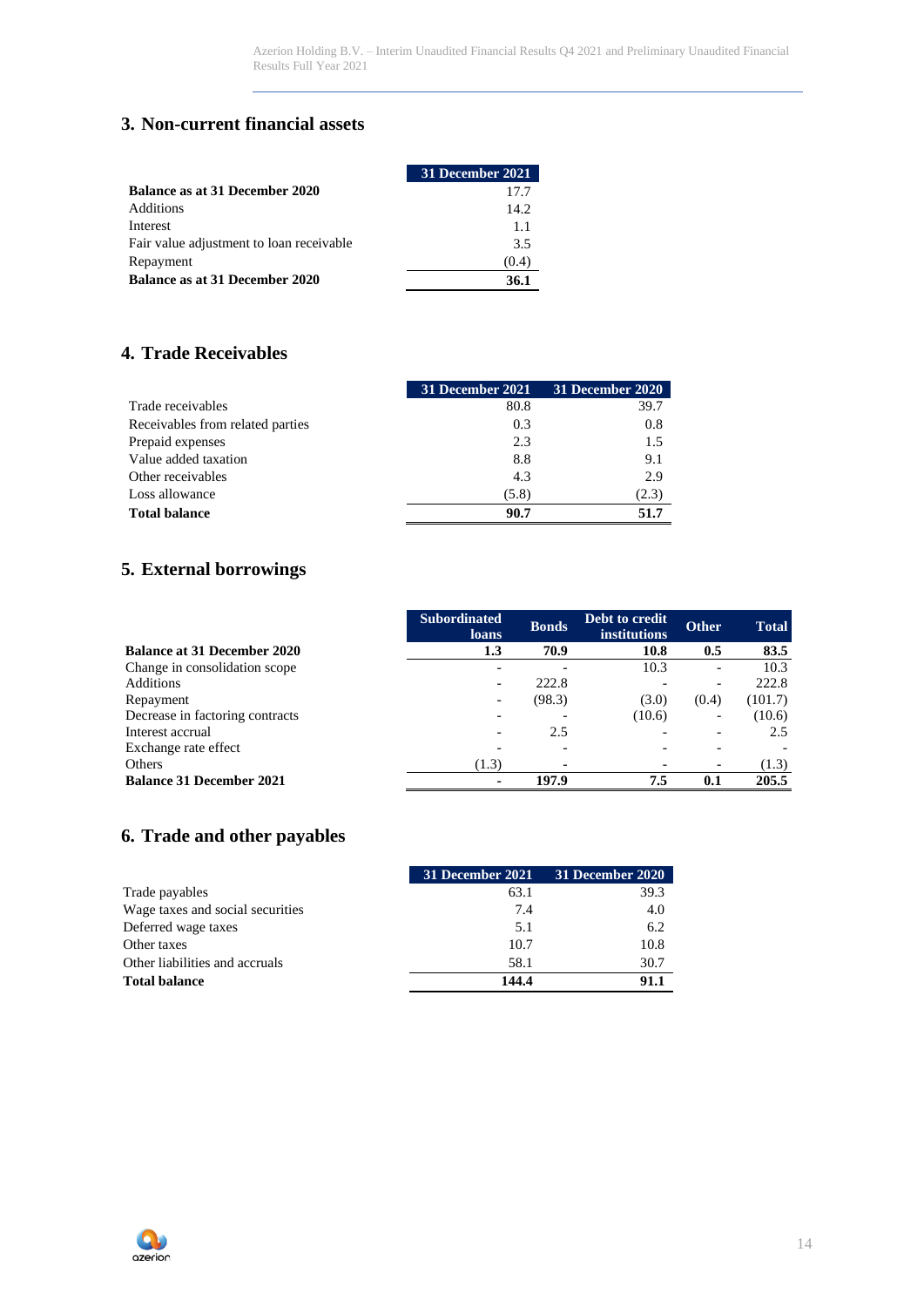# **7. Operating expenses**

|                                              | <b>FY2021</b> | <b>FY2020</b> |
|----------------------------------------------|---------------|---------------|
| Personnel cost                               | (56.6)        | (32.7)        |
| Operating costs                              | (2.8)         | (2.6)         |
| Other costs                                  | (3.3)         | (1.4)         |
| Insurance costs                              | (0.4)         | (0.4)         |
| Professional services                        | (16.5)        | (7.0)         |
| Selling expenses                             | (6.0)         | (1.8)         |
| Travel & representation costs                | (2.7)         | (1.3)         |
| Operating provisions, net of reversals       | (1.2)         | (1.0)         |
| <b>Total</b>                                 | (89.5)        | (48.1)        |
| Non-recurring expenses:                      |               |               |
| Transition expenses - Capital Markets        | 8.2           | 0.5           |
| Transition expenses - Acquisitions/Disposals | 4.0           | 1.0           |
| Other non-recurring income or expenses       | 2.2           | 3.1           |
| <b>Total non-recurring expenses</b>          | 14.4          | 4.6           |
| Operating expenses excl. non-recurring       | (75.1)        | (43.5)        |

# **8. Financial income and expenses**

|                                   | <b>FY2021</b> | <b>FY2020</b> |
|-----------------------------------|---------------|---------------|
| Other finance income              | 2.0           | 1.6           |
| <b>Finance income</b>             | 2.0           | 1.6           |
| Other finance costs               | (28.0)        | (10.7)        |
| <b>Finance costs</b>              | (28.0)        | (10.7)        |
| <b>Net Finance Income/Costs</b>   | (26.0)        | (9.1)         |
| Share in $profit/$ (loss) from JV |               | (0.2)         |

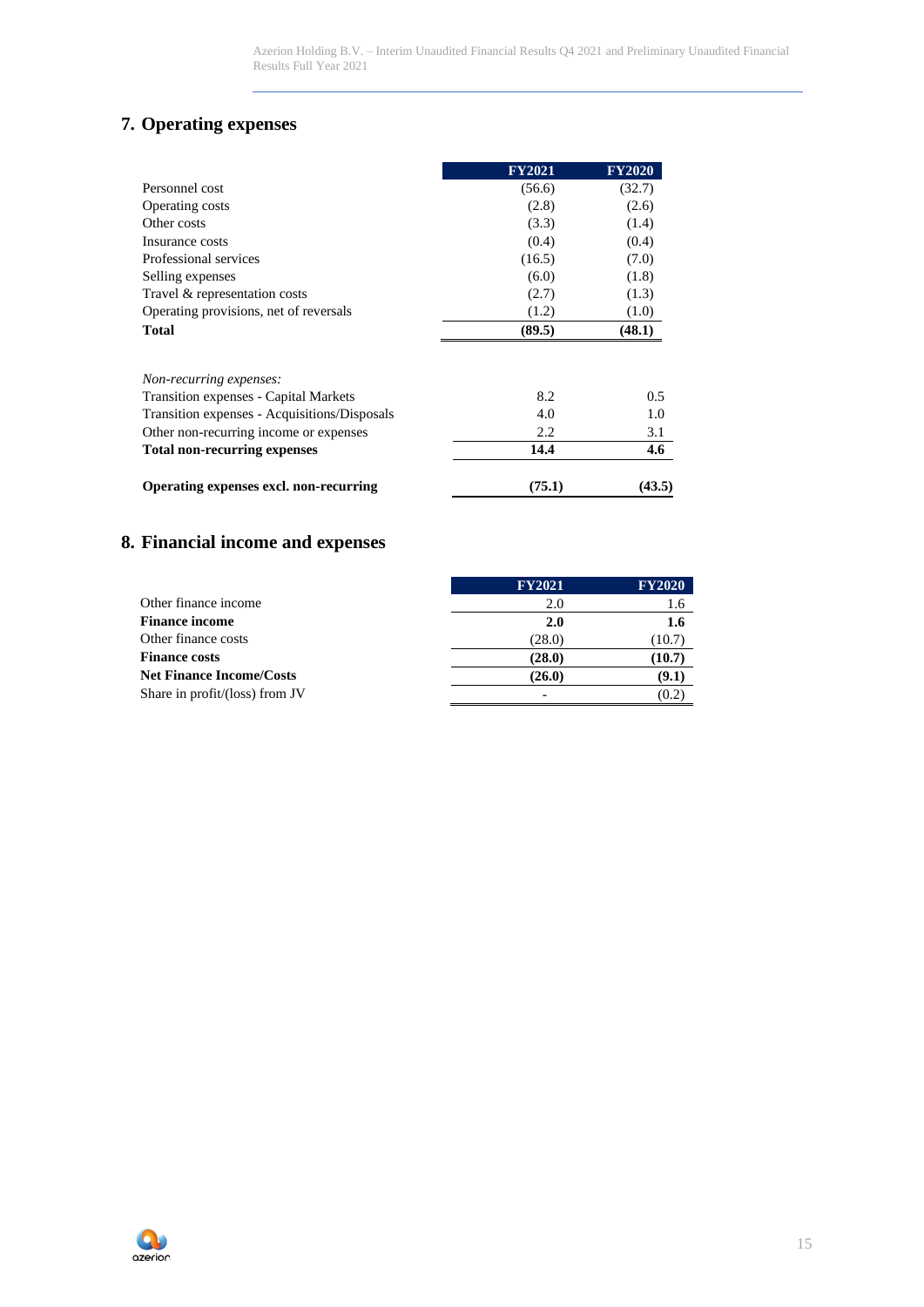# **Other information**

### **About Azerion**

Azerion Group N.V. ("Azerion Group", the direct parent company of Azerion Holding B.V.), operates a high-growth, EBITDA profitable digital entertainment and media platform. It is a content-driven, technology and data company, serving consumers, digital publishers, advertisers and game creators globally. Azerion Group is engaged in a number of interrelated operating activities including providing technology solutions to automate the purchase and sale of digital advertising inventory for advertisers, publishers and game creators as well as developing, publishing, distributing and operating online social and casual games and digital content.

Founded in 2014 by two Dutch entrepreneurs, Azerion has experienced rapid expansion thanks to organic growth and strategic acquisitions. Azerion is headquartered in Amsterdam, the Netherlands. As at end of December 2021, Azerion employed approximately 1,200 staff across 35 offices in 21 countries.

### **Risk and Uncertainty Factors**

The digital gaming and digital advertising industries are dynamic global markets. There are various risks and uncertainties that may have a material adverse effect on Azerion's business, financial condition, results of operations and prospects. These risks include macro-economic circumstances and general economic and geo-political environments, changes in applicable legislation and regulations, governments, infrastructure and new, emerging technologies or existing technologies going out of style or use. There are also risks related to Azerion failing to source and integrate new acquisitions, or failure to source attractive content and attract sufficient advertisers and publisher partners. In addition, Azerion must be continuously technically competent and prepared for risks and uncertainties relating to fraud and deception on digital traffic and the internet. Failure of internet and infrastructure is an uncertainty. Although this type of major failure occurs rarely, it can have a significant effect if it were to materialise.

When considering making an investment in Azerion Group, you should read these risks and uncertainties in combination with all risk and uncertainties explained in i) the Bond Listing Prospectus, dated 9 December 2021 (available at [https://www.azerion.com/wp](https://www.azerion.com/wp-content/uploads/2021/12/Azerion-Bond-Prospectus.pdf)[content/uploads/2021/12/Azerion-Bond-Prospectus.pdf\)](https://www.azerion.com/wp-content/uploads/2021/12/Azerion-Bond-Prospectus.pdf), ii) the Consolidated Audited Annual Financial Statements 2020, dated 7 December 2021 (available at [https://www.azerion.com/wp-content/uploads/2021/12/Azerion-Consolidated-Financial-](https://www.azerion.com/wp-content/uploads/2021/12/Azerion-Consolidated-Financial-Statements-2020-incl.-Auditors-Report.pdf)[Statements-2020-incl.-Auditors-Report.pdf\)](https://www.azerion.com/wp-content/uploads/2021/12/Azerion-Consolidated-Financial-Statements-2020-incl.-Auditors-Report.pdf), and iii) the Shareholder Circular relating to the Business Combination with EFIC1, dated 13 December 2021 (available at [https://www.azerion.com/wp-content/uploads/2022/02/Shareholder-Circular-](https://www.azerion.com/wp-content/uploads/2022/02/Shareholder-Circular-13.12.2021.pdf)[13.12.2021.pdf\)](https://www.azerion.com/wp-content/uploads/2022/02/Shareholder-Circular-13.12.2021.pdf).

#### **Cautionary Notice**

This communication contains information that qualifies as inside information within the meaning of Article 7(1) of the EU Market Abuse Regulation.

This communication may include forward-looking statements. All statements other than statements of historical facts may be forward-looking statements. Words and expressions such as believes, estimates, plans, projects, anticipates, expects, intends, may, will, should or other similar words or expressions are typically used to identify forward-looking statements. Forward-looking statements are subject to risks, uncertainties and other factors that are difficult to predict and that may cause the actual results of the company to differ materially from future results expressed or implied by such forward-looking statements.

Any forward-looking statements reflect the company's current views and assumptions based on information currently available to the company's management. Forward-looking statements speak only as of the date they are made, and the company does not assume any obligation to update such statements, except as required by law.

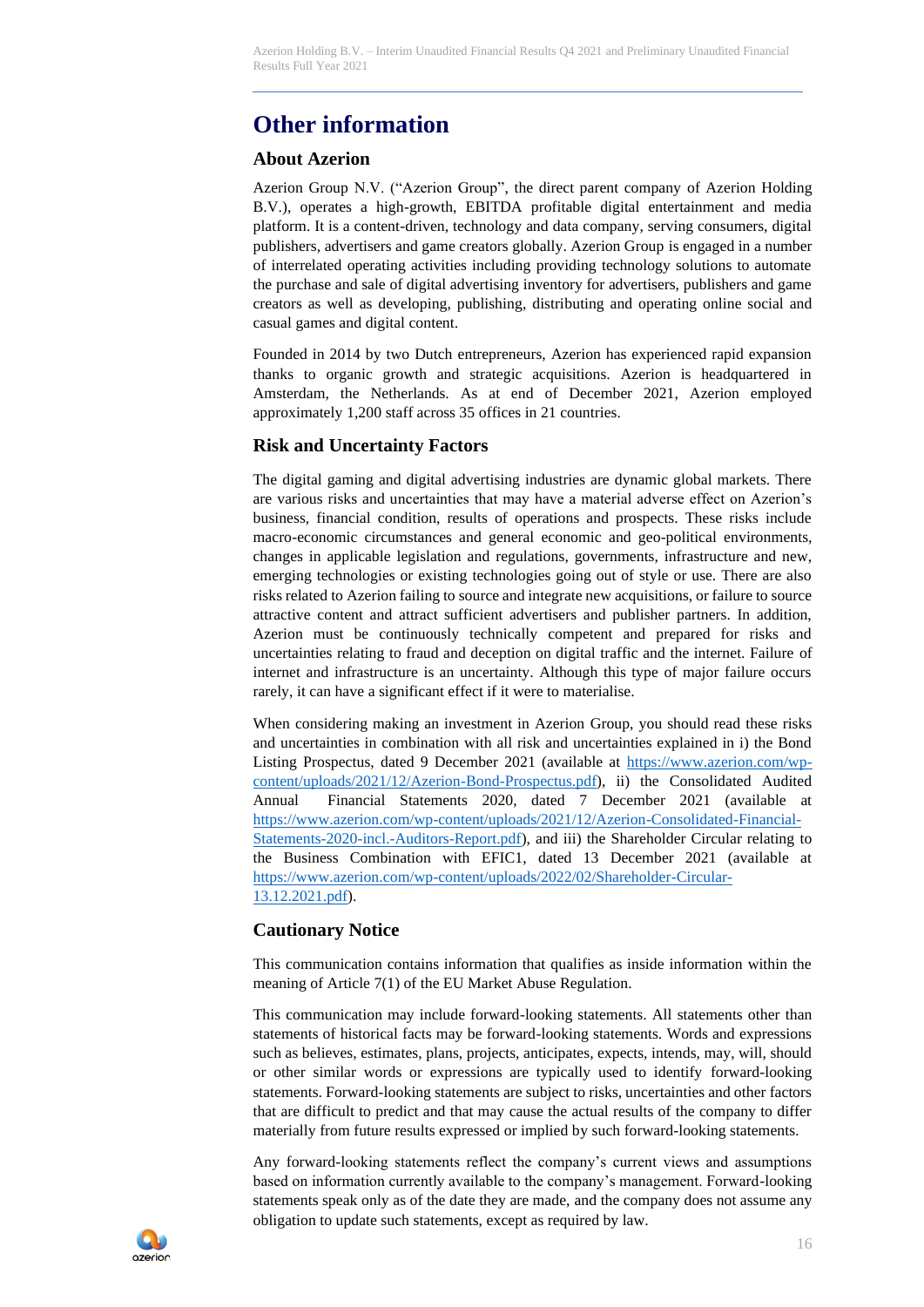### **Declaration and Management statement**

Subject to the paragraph below, to the best of our knowledge, the Interim Unaudited Financial Results Q4 2021 and Preliminary Unaudited Financial Results Full Year 2021 are truly and fairly presented.

Some financial positions, which have currently been assessed on a preliminary basis, are likely to change as a result of the formal closing of the ongoing audit process for the full year 2021, although it is not expected that such changes will be material. The items that are potentially subject to such change include those items relating to (a) the impact of the 2022 listing on the 2021 financial statements, (b) the 2021 acquisitions and (c) tax. The Audited Financial Results for the full year 2021 are expected to be published by the end of April 2022.

#### **Legal**

This report has been prepared as required by the terms and conditions of the Senior Secured Callable Fixed Rate Bonds ISIN: SE0015837794. This report has not been reviewed or audited.

#### **Financial Calendar for Azerion Holding B.V.**

**By the end of April 2022**: Publication of Audited Financial Results Full Year 2021

**31 May 2022**: Interim Financial Results Q1 2022

**31 August 2022**: Interim Financial Results Q2 2022

**30 November 2022**: Interim Financial Results Q3 2022

Azerion Holding B.V. is the main holding subsidiary of Azerion Group, a public company listed on Euronext Amsterdam (symbol: AZRN). The Azerion Holding B.V. Interim Unaudited Financial Results Q4 2021 and Preliminary Unaudited Financial Results Full Year 2021 are released as required by the terms and conditions of the listed Senior Secured Callable Fixed Rate Bonds (ISIN: SE0015837794).

Azerion Group (previously EFIC1) expects to publish its audited financial results for the full year 2021 by the end of April 2022. These results will not include the audited full year 2021 financial results for Azerion Holding B.V. as these financial results relate to a period before the business combination between Azerion Group (then EFIC1) and Azerion Holding B.V. was completed, with that completion taking place on 1 February 2022. It is intended however, that the audited full year 2021 results for Azerion Holding B.V. will be published separately by the end of April 2022.

The first financial results for the post business combination Azerion Group will be the half year 2022 interim financial results, further details for which will follow closer to the time.

#### **Conference Call**

A conference call to discuss the Azerion Holding B.V. Interim Unaudited Financial Results Q4 2021 and Preliminary Unaudited Financial Results Full Year 2021 will be held on Monday 28 February 2022, at 14:00 CET / 13.00 GMT. Full access details are set out on the following page and are also available on the Azerion website (<https://www.azerion.com/investors-bc/>)

#### **Contact**

For further information please contact:

| Atilla Aytekin, CEO   | Umut Akpinar, CEO     | Dado Alonso, CFO     |
|-----------------------|-----------------------|----------------------|
| a.aytekin@azerion.com | u.akpinar@azerion.com | d.alonso@azerion.com |

Investor Relations: [ir@azerion.com](mailto:ir@azerion.com)

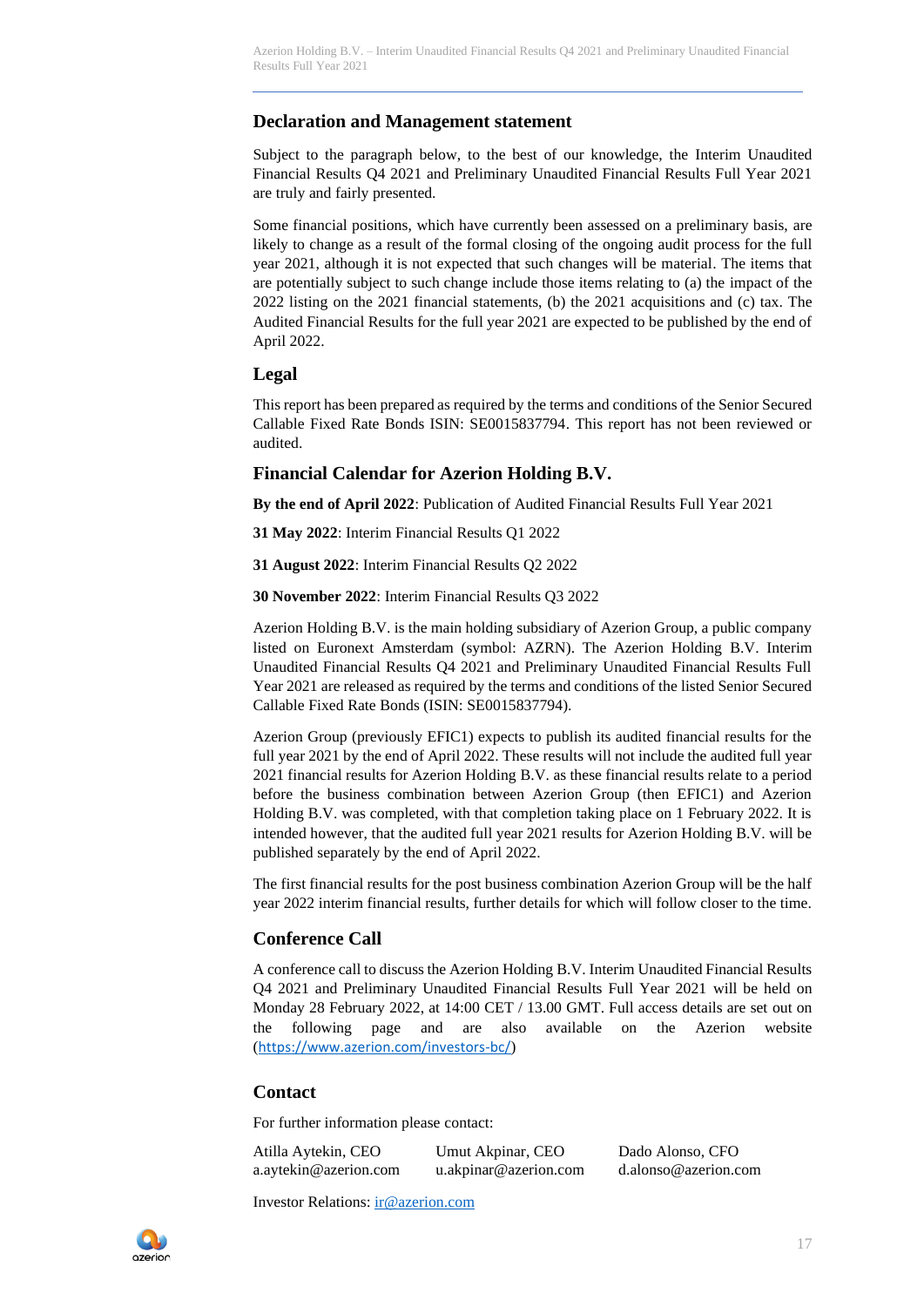### **Conference Call Details**

**Monday 28 February 2022, 14.00 - 15.00 CET / 13.00 – 14.00 GMT**

**Azerion Holding B.V. - Interim Unaudited Financial Results for Q4 2021 and Preliminary Unaudited Financial Results Full Year 2021**

To view the **livestream**, please register and watch here:

<https://kvgo.com/corporate-services/azerion-companies-financial-results-q4-2021>

Please note that only dial-in participants can ask questions during the conference call. To **ask a question** during the presentation, please dial the toll free number below and give these details:

Program Title: Azerion Q4 Results Conference ID: AZERION

Toll free international dial in numbers:

Austria: 080-029-2061 Belgium: 08-007-2519 Colombia: 01-800-518-0807 Czech Republic: 80-070-0539 Denmark: 8-088-6270 Denmark (national): + 45-7-877-4197 France: 080-091-2273 Germany: 0-800-186-2030 Hong Kong: 80-090-1494 India: 000-800-100-7615 Ireland: 180-076-0616 Italy: 80-087-3807 Netherlands: 0-800-022-5803 Norway: 80-01-3780 Poland: 00-800-112-4099 Portugal: 80-081-9765 Russia: 8-108-002-960-1012 Singapore: 800-101-2018 Spain: 90-094-7610 Sweden: 02-079-9847 Sweden (national): + 46-10-750-2346 Switzerland: 080-056-4800 UK: 0808-101-1183 US: 800-895-3361

Toll Global number: +1-785-424-1062 (to be used as back up if toll free numbers do not connect)

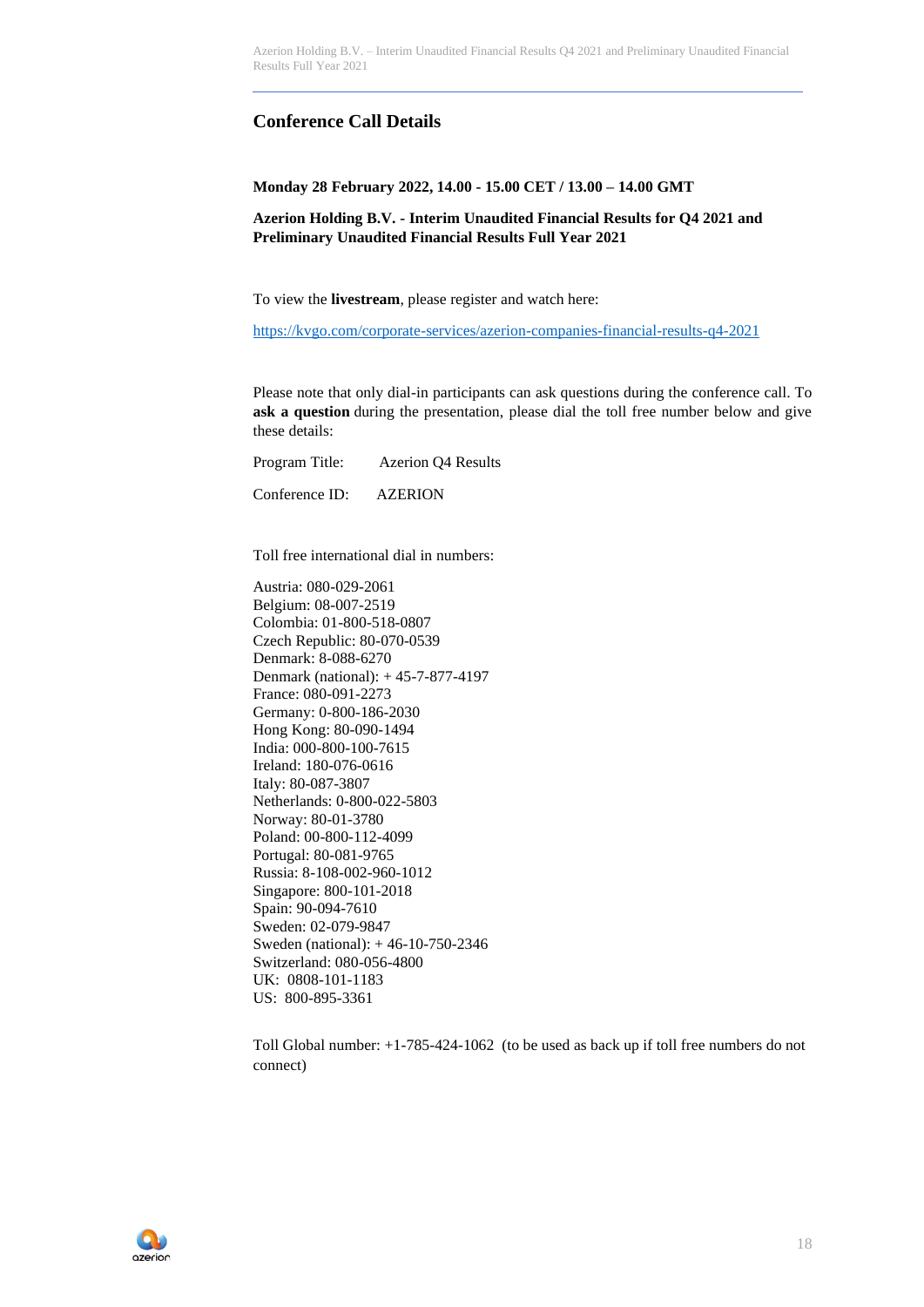# **Definitions**

**ARPDAU** means Average Revenue per Daily Active User - revenue per period divided by days in the period divided by average daily active users in that period

**Azerion Group** means Azerion Group N.V.

**Azerion Holding** means Azerion Holding B.V. and **Holding Group** means Azerion Holding and each of its subsidiaries from time to time and Holding Group Company means any of them

**Average DAUs** means Daily Active Users - average DAUs is the number of distinct users per day and averaged across the relevant period

**Adjusted EBITDA** means, in respect of the period, the consolidated profit of the Holding Group from ordinary activities according to the latest Financial Report(s):

(a) before deducting any amount of tax on profits, gains or income paid or payable by any member of the Holding Group;

(b) before deducting any Net Finance Charges;

(c) before taking into account any extraordinary items and any non-recurring items which are not in line with the ordinary course of business provided that such items are not in excess of an amount equal to ten (10) per cent. of EBITDA in the Reference Period;

(d) before taking into account any Transaction Costs;

(e) not including any accrued interest owing to any Holding Group Company; (f) before taking into account any unrealised gains or losses on any derivative instrument (other than any derivative instruments which is accounted for on a hedge account basis);

(g) after adding back or deducting, as the case may be, the amount of any loss or gain against book value arising on a disposal of any asset (other than in the ordinary course of trading) and any loss or gain arising from an upward or downward revaluation of any asset; (h) after deducting the amount of any profit (or adding back the amount of any loss) of any Holding Group Company which is attributable to minority interests;

(i) plus or minus the Holding Group's share of the profits or losses of entities which are not part of the Holding Group; and

(j) after adding back any amount attributable to the amortisation, depreciation or depletion of assets of members of the Holding Group

**Adjusted EBITDA Margin** means Adjusted EBITDA as a percentage of revenue

**EBIT** means, in respect of the period, the consolidated profit from ordinary activities according to the latest Financial Report(s):

(a) before deducting any amount of tax on profits, gains or income paid or payable by any member of the Group;

(b) before deducting any Net Finance Charges

**EFIC1** means European FinTech IPO Company 1 B.V.

**Finance Charges** means as defined in the terms and conditions of the Senior Secured Callable Fixed Rate Bonds ISIN: SE0015837794 for the Reference Period, the aggregate amount of the accrued interest, commission, fees, discounts, payment fees, premiums or charges and other finance payments in respect of Financial Indebtedness whether paid, payable or capitalised by any member of the Holding Group according to the latest Financial Report(s) (calculated on a consolidated basis)

**Financial Indebtedness** means as defined in the terms and conditions of the Senior Secured Callable Fixed Rate Bonds ISIN: SE0015837794 any indebtedness in respect of:

- (a) monies borrowed or raised, including Market Loans;
- (b) the amount of any liability in respect of any Finance Leases;
- (c) receivables sold or discounted (other than any receivables to the extent they are sold on a non-recourse basis);
- (d) any amount raised under any other transaction (including any forward sale or purchase agreement) having the commercial effect of a borrowing;